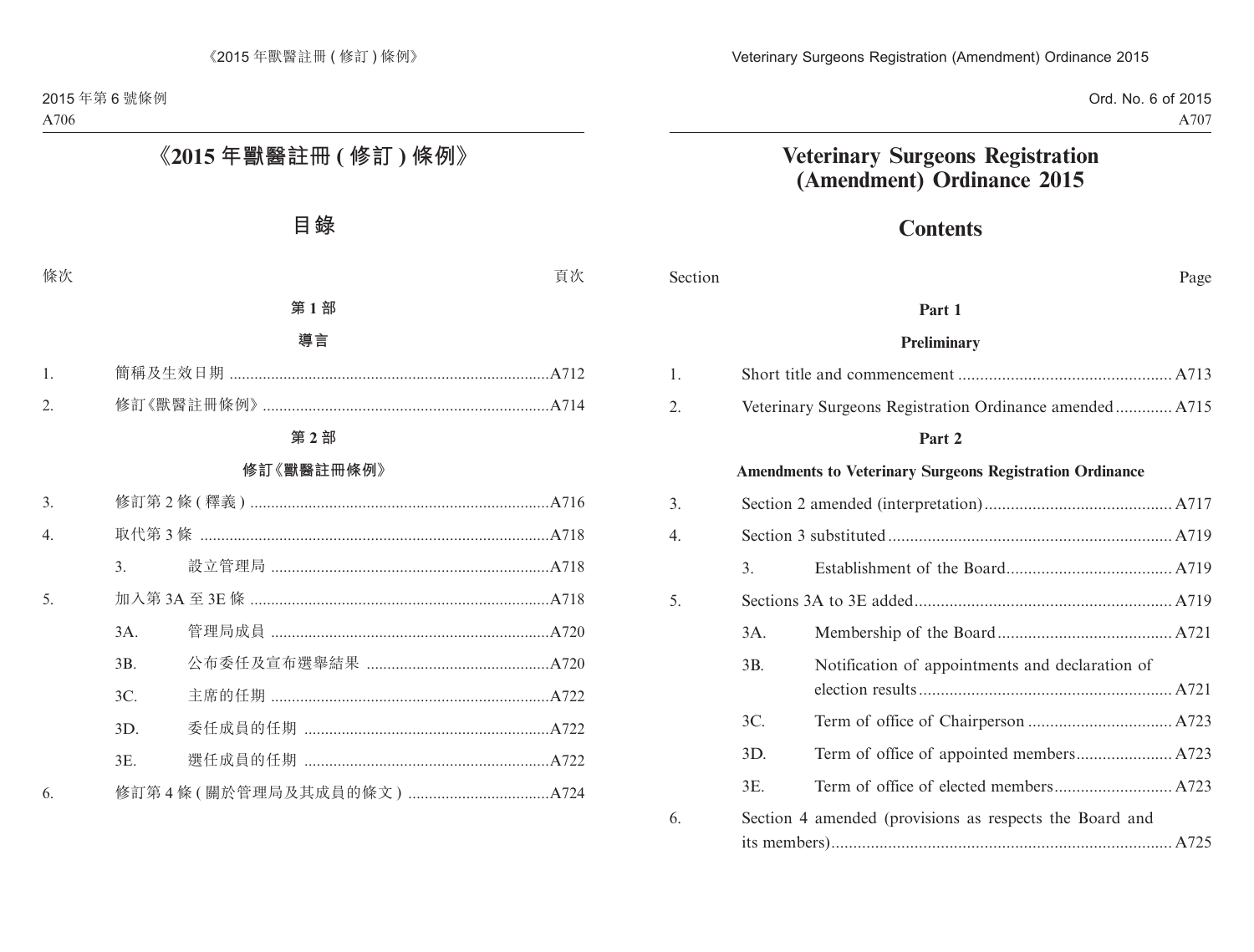|         |      | Ord. No. 6 of 2015<br>A709                               |
|---------|------|----------------------------------------------------------|
| Section |      | Page                                                     |
| 7.      |      |                                                          |
| 8.      |      | Section 7 amended (appointment of Secretary and Legal    |
| 9.      |      |                                                          |
| 10.     |      |                                                          |
| 11.     |      |                                                          |
|         | 17A. | Establishment and membership of panel of                 |
|         | 17B. |                                                          |
|         | 17C. | Establishment of preliminary investigation               |
|         | 17D. | Referral of complaints by preliminary                    |
|         | 17E. | Complaints referred to the Board under section           |
| 12.     |      | Section 18 amended (inquiry committee and rules of       |
| 13.     |      |                                                          |
| 14.     |      |                                                          |
| 15.     |      |                                                          |
| 16.     |      | Schedule 1 amended (provisions as respects the Board and |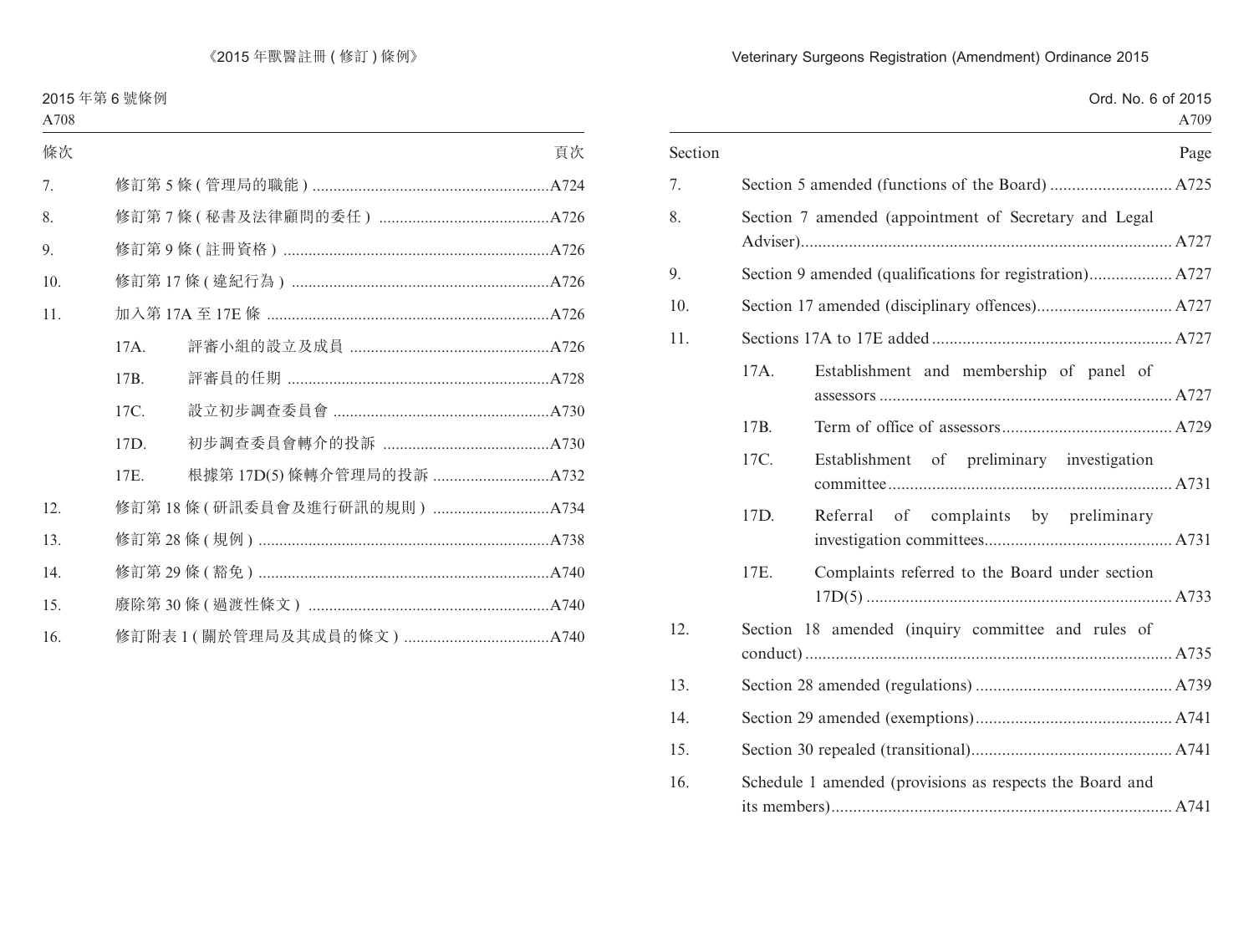|         | Ord. No. 6 of 2015 |
|---------|--------------------|
|         | A711               |
| Section | Page               |

# **Part 3**

### **Savings and Transitional Provisions**

| 17. |                                                            |  |
|-----|------------------------------------------------------------|--|
| 18. | Complaints not yet referred to the Board under section     |  |
| 19. | Complaints referred to the Board under section $17(3)$ of  |  |
| 20. | Complaints referred to old inquiry committee under section |  |
| 21. | New inquiry committee to make disciplinary order for old   |  |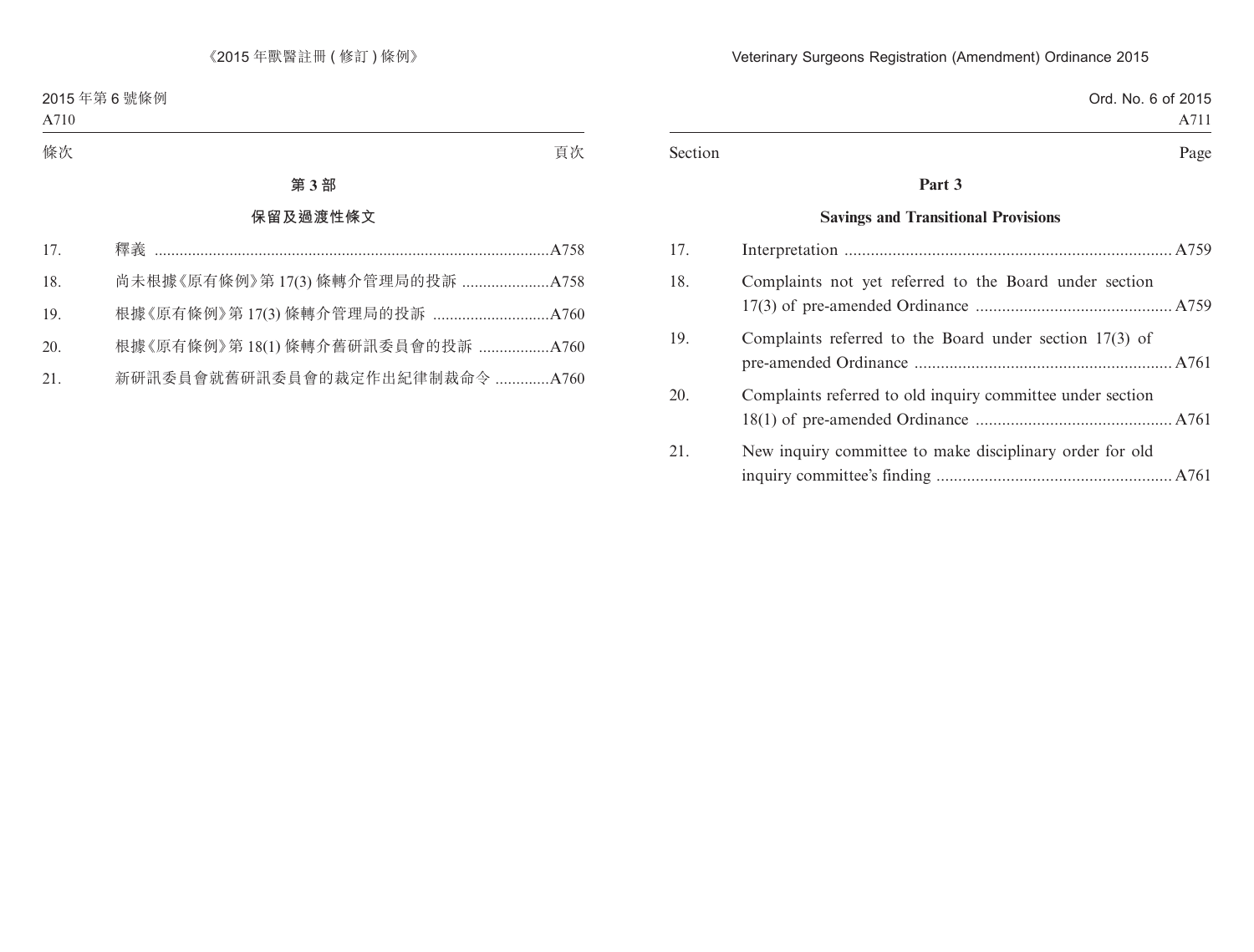Part 1 Section 1 Ord. No. 6 of 2015 A713

### **HONG KONG SPECIAL ADMINISTRATIVE REGION**

#### ORDINANCE NO. 6 OF 2015



C. Y. LEUNG Chief Executive 26 March 2015

An Ordinance to amend the Veterinary Surgeons Registration Ordinance to broaden the membership of the Veterinary Surgeons Board; to provide for the constitution of, and other matters relating to, the inquiry committees established for disciplinary offences, and for the establishment of a panel of assessors and preliminary investigation committees for those offences; to streamline the procedure for handling complaints; and to provide for incidental and related matters.

 $[$   $]$ 

Enacted by the Legislative Council.

# **Part 1**

# **Preliminary**

#### **1. Short title and commencement**

- (1) This Ordinance may be cited as the Veterinary Surgeons Registration (Amendment) Ordinance 2015.
- (2) This Ordinance comes into operation on a day to be appointed by the Secretary for Food and Health by notice published in the Gazette.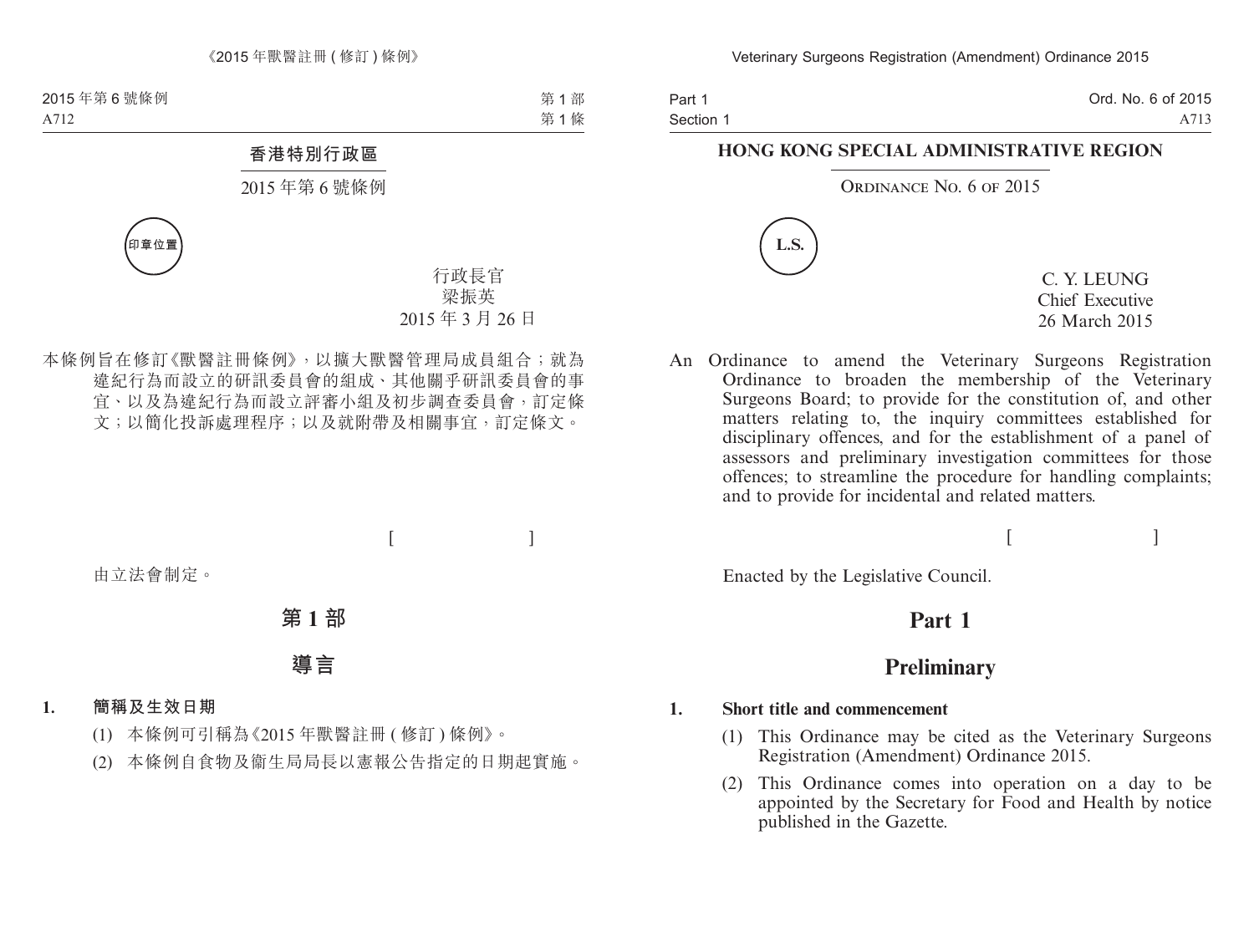| Part 1    | Ord. No. 6 of 2015 |
|-----------|--------------------|
| Section 2 | A715               |

## **2. Veterinary Surgeons Registration Ordinance amended**

The Veterinary Surgeons Registration Ordinance (Cap. 529) is amended as set out in Part 2.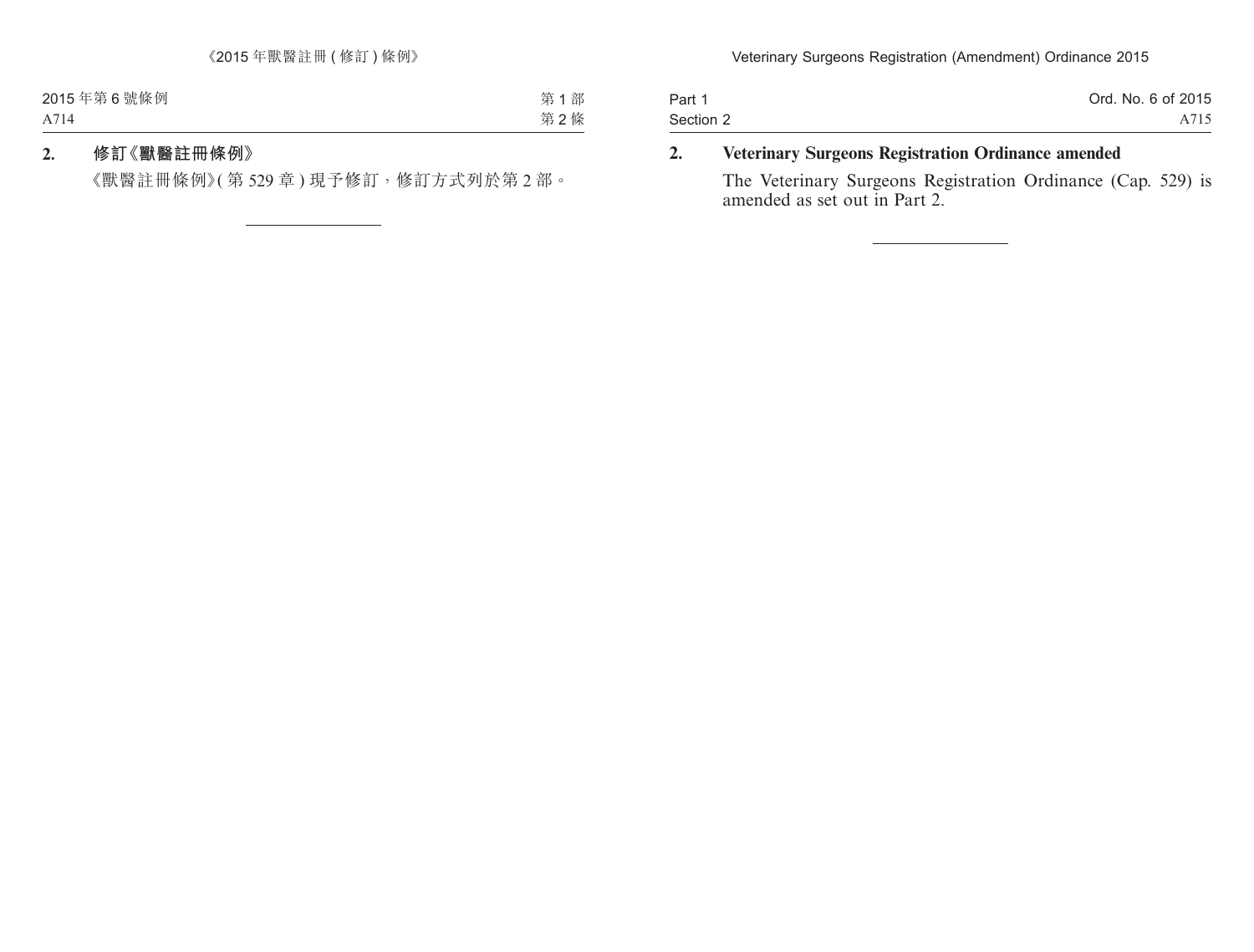| Part 2    | Ord. No. 6 of 2015 |
|-----------|--------------------|
| Section 3 | A717               |

# **Part 2**

# **Amendments to Veterinary Surgeons Registration Ordinance**

#### **3. Section 2 amended (interpretation)**

(1) Section 2, definition of *inquiry committee*—

**Repeal**

"section 18(1)"

#### **Substitute**

"section  $18(1A)$ ".

(2) Section 2—

#### **Repeal the definition of** *Chairman***.**

(3) Section 2—

#### **Add in alphabetical order**

"*appoint* (委任) includes reappoint;

- *appointed member* (委任成員) means a member of the Board appointed under section 3A(1)(b) or 3D(2);
- *assessor* (評審員) means a person appointed under section  $17A(2)$  or  $17B(2)$  to the panel of assessors established under section 17A(1);
- *Chairperson* (主席) means the chairperson of the Board appointed under section  $3A(1)(a)$  or  $3C(2)$ ;
- *elected member* (選任成員) means a member of the Board referred to in section  $3A(1)(c)$ ;
- *election* (選舉) means an ordinary election or a by-election held under the Election Regulation;
- *Election Regulation* (《選舉規例》) means a regulation made by the Secretary for Food and Health under section 28(1A);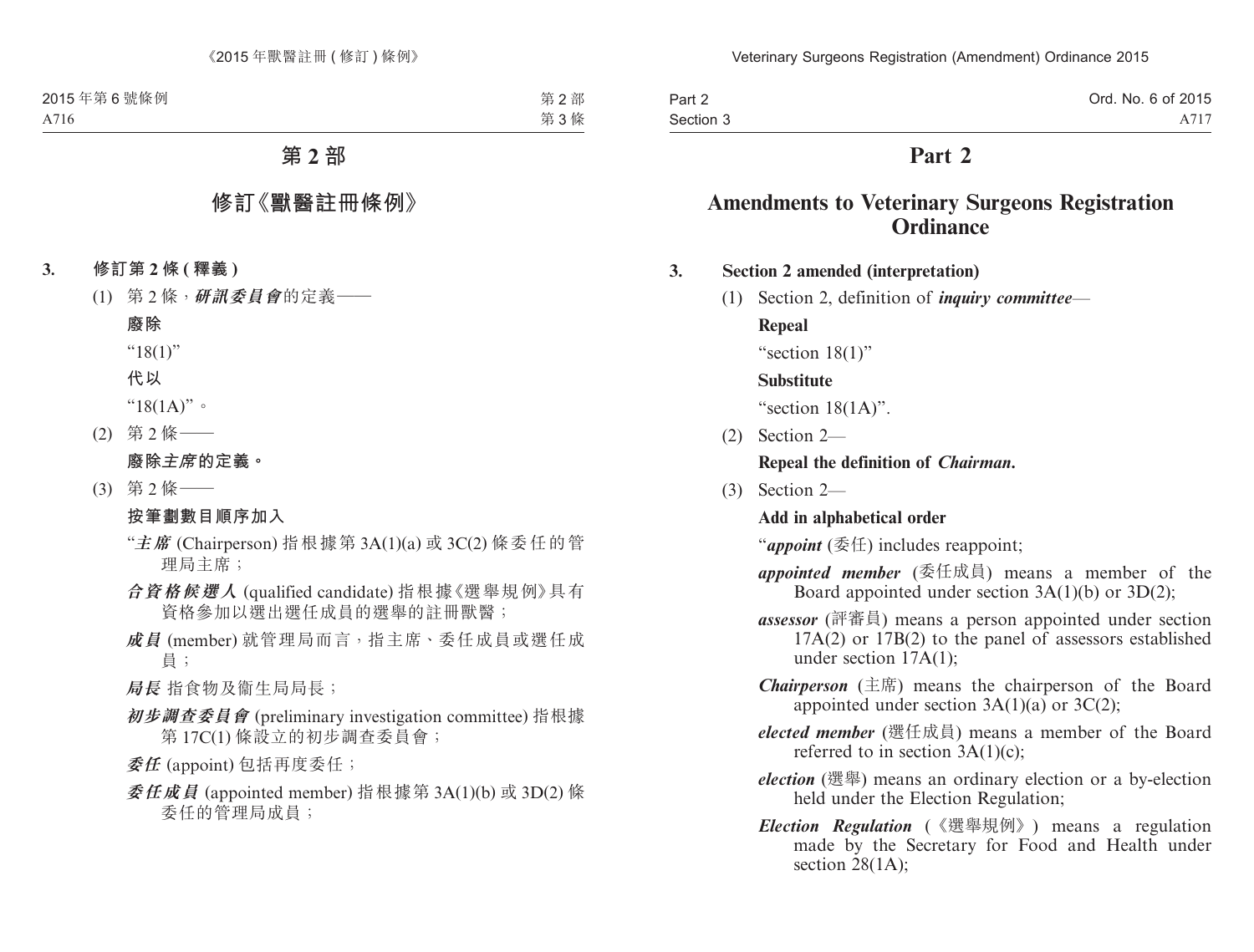| Part 2    | Ord. No. 6 of 2015 |
|-----------|--------------------|
| Section 4 | A719               |

*lay person* (業外人士) means a person who is neither—

- (a) a registered veterinary surgeon; nor
- (b) a medical and health professional;
- *medical and health professional* (醫療專業人員) means a medical practitioner, pharmacist or dentist, who is entitled to practise his or her profession in Hong Kong;
- *member* (成員), in relation to the Board, means the Chairperson, an appointed member or an elected member;
- *preliminary investigation committee* (初步調查委員會) means a preliminary investigation committee established under section 17C(1);
- *qualified candidate* (合資格候選人) means a registered veterinary surgeon who is qualified under the Election Regulation to stand for an election to elect an elected member;".

### **4. Section 3 substituted**

Section 3—

**Repeal the section Substitute**

# "**3. Establishment of the Board**

- (1) A board is established with the name "Veterinary Surgeons Board" in English and "獸醫管理局" in Chinese.
- (2) The Board has the purposes and powers that are conferred on it by or under this Ordinance.".

# **5. Sections 3A to 3E added**

After section 3—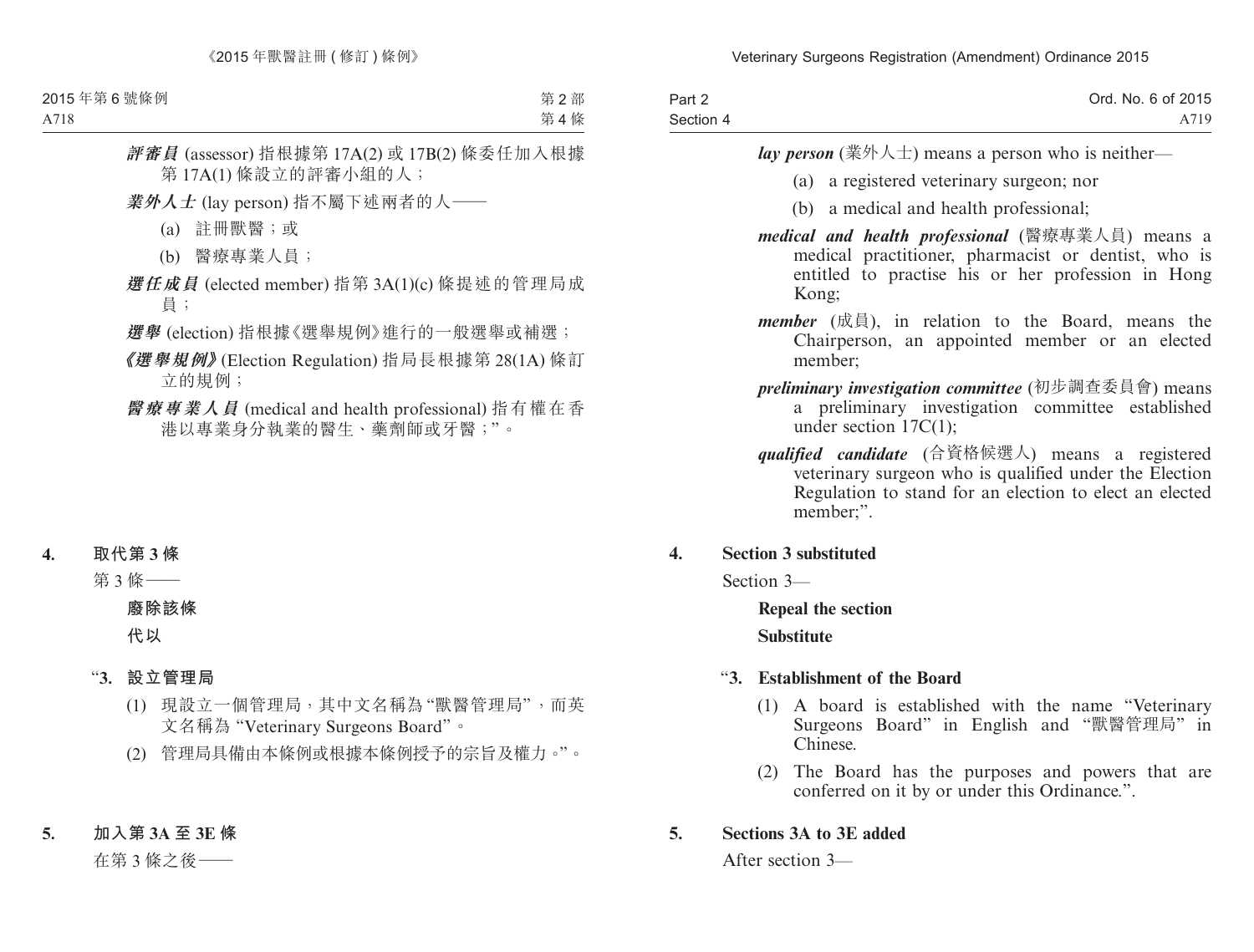| Part 2    | Ord. No. 6 of 2015 |
|-----------|--------------------|
| Section 5 | A721               |

#### **Add**

#### "**3A. Membership of the Board**

- (1) The Board is to consist of the following persons—
	- (a) a Chairperson to be appointed by the Secretary for Food and Health;
	- (b) 12 members to be appointed by the Secretary for Food and Health;
	- (c) 6 members, who are registered veterinary surgeons, to be elected in an election.
- (2) Of the 12 members referred to in subsection  $(1)(b)$ 
	- (a) 6 members must be registered veterinary surgeons;
	- (b) 1 member must be a medical and health professional; and
	- (c) 5 members must be lay persons who, in the opinion of the Secretary for Food and Health, represent the interests of persons utilizing veterinary services.

#### **3B. Notification of appointments and declaration of election results**

- (1) As soon as practicable after the appointment of the Chairperson or an appointed member, the Secretary is to arrange to be notified in the Gazette—
	- (a) the appointment;
	- (b) the term of office of the Chairperson or appointed member; and
	- (c) the commencement date of the term.
- (2) As soon as practicable after a qualified candidate is declared under the Election Regulation to be elected as an elected member in an election, the Secretary is to arrange the declaration to be notified in the Gazette.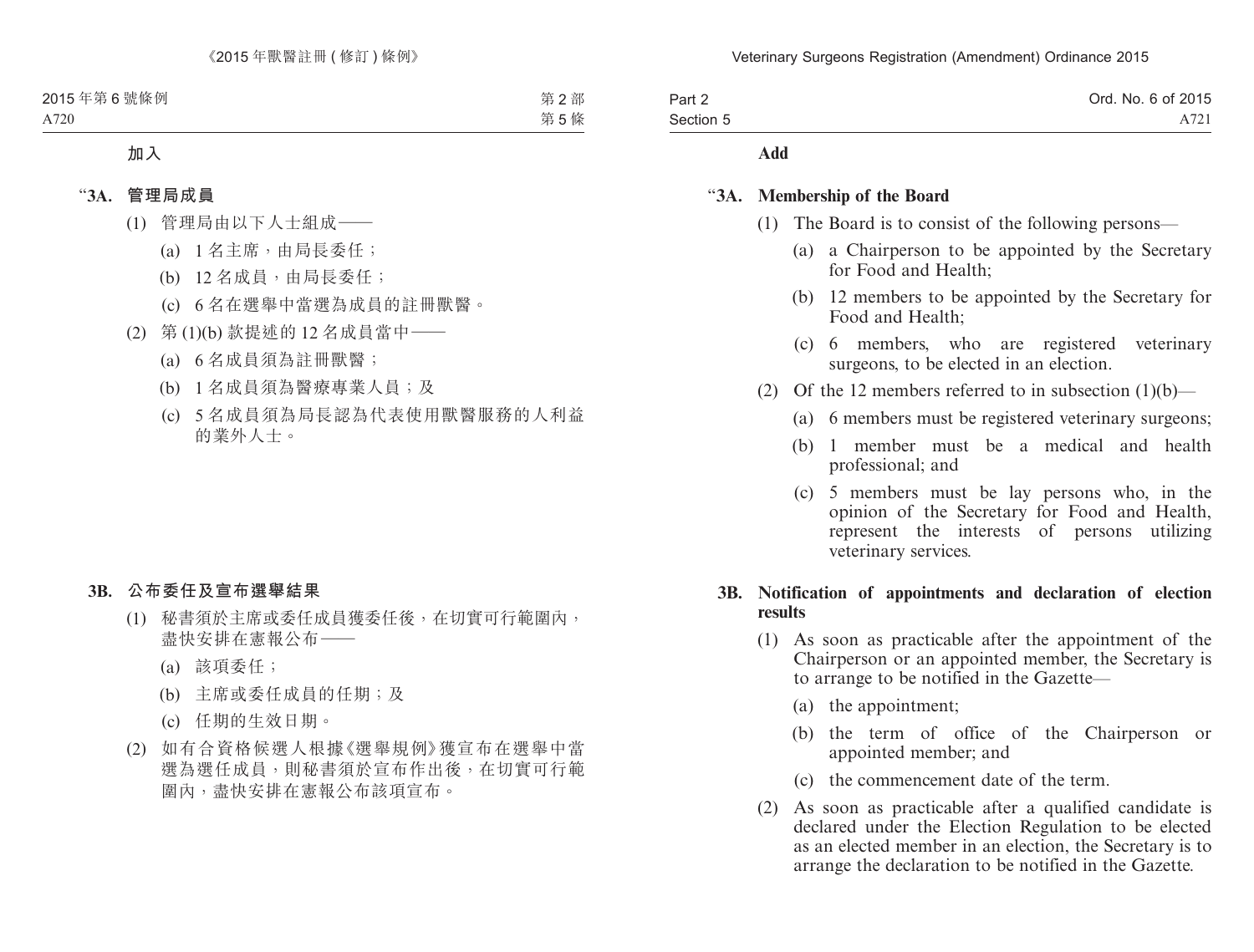| Part 2    | Ord. No. 6 of 2015 |
|-----------|--------------------|
| Section 5 | A723               |

#### **3C. Term of office of Chairperson**

- (1) The Chairperson may be appointed for a term not exceeding 3 years.
- (2) If the office of the Chairperson becomes vacant under section 2B(3) of Schedule 1 before the term of office expires, the Secretary for Food and Health may appoint a person to hold that office for the unexpired term.

#### **3D. Term of office of appointed members**

- (1) An appointed member may be appointed for a term not exceeding 3 years.
- (2) If the office of an appointed member becomes vacant under section  $2C(3)$  of Schedule 1 before the term of office expires, the Secretary for Food and Health may appoint a person who is of the same category under section  $3A(2)$  as that member to hold that office for the unexpired term.

#### **3E. Term of office of elected members**

- (1) The term of office of an elected member is 3 years from the first day of the month immediately following the date of the notification under section 3B(2).
- $(2)$  If—
	- (a) the office of an elected member becomes vacant under section 2D(3) of Schedule 1; and
	- (b) the unexpired term of office at the time the vacancy arises is not less than 9 months,

the Board must, as soon as practicable, hold a by-election under the Election Regulation to elect a qualified candidate to hold that office for the unexpired term.".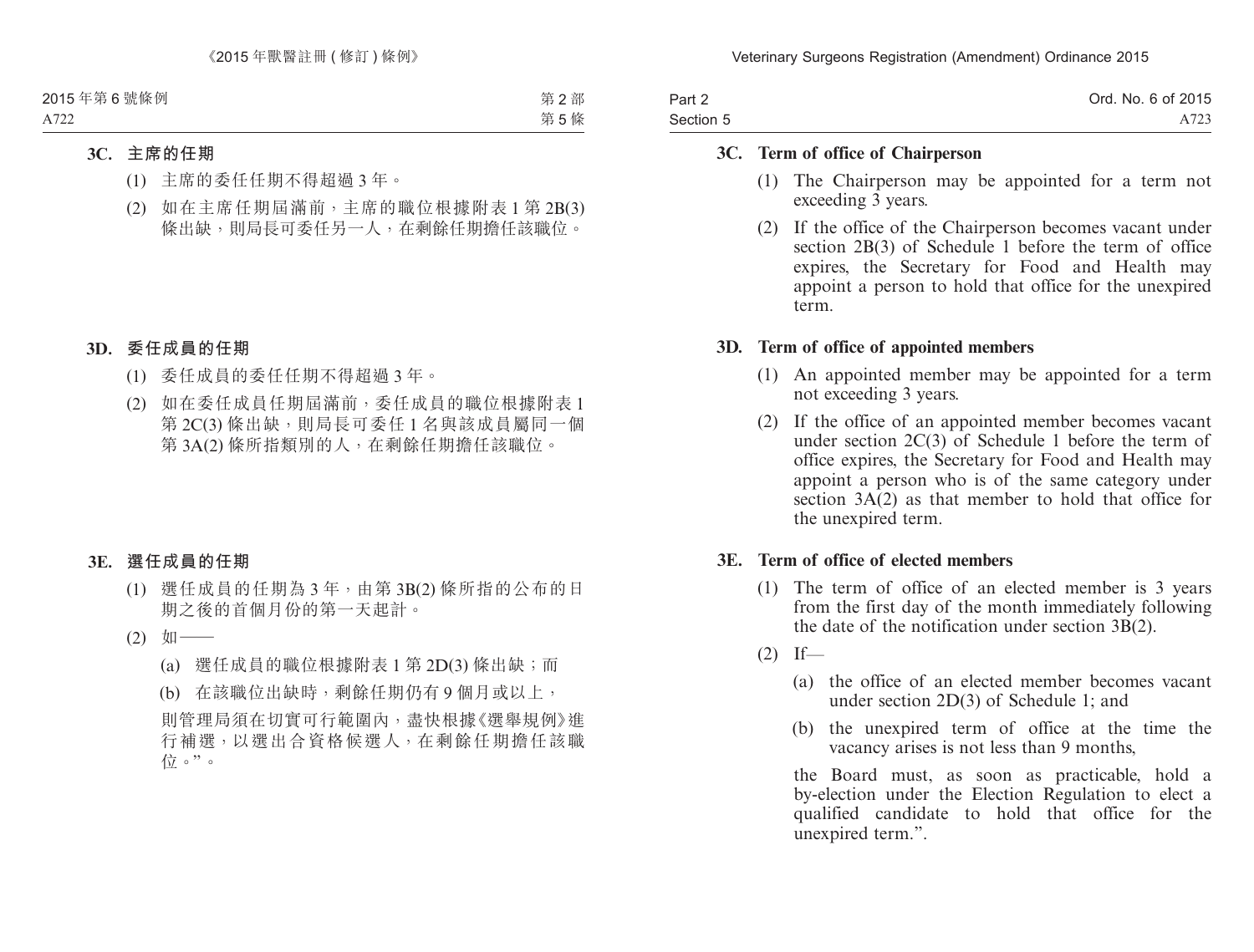| Part 2    | Ord. No. 6 of 2015 |
|-----------|--------------------|
| Section 6 | A725               |

### **6. Section 4 amended (provisions as respects the Board and its members)**

(1) Section 4, heading—

#### **Repeal**

"**Provisions as respects the Board and its members**"

#### **Substitute**

"**Schedule 1 applies to the Board, its members and assessors**".

(2) Section 4—

### **Repeal subsection (1)**

#### **Substitute**

- "(1) Schedule 1 has effect as respects the Board, its members and assessors."
- (3) Section 4(2), Chinese text—

### **Repeal**

"食物及衞生局".

(4) Section 4(3), English text—

### **Repeal**

"shall apply"

### **Substitute**

"applies".

# **7. Section 5 amended (functions of the Board)**

Section 5(h), Chinese text—

### **Repeal**

"食物及衞生局".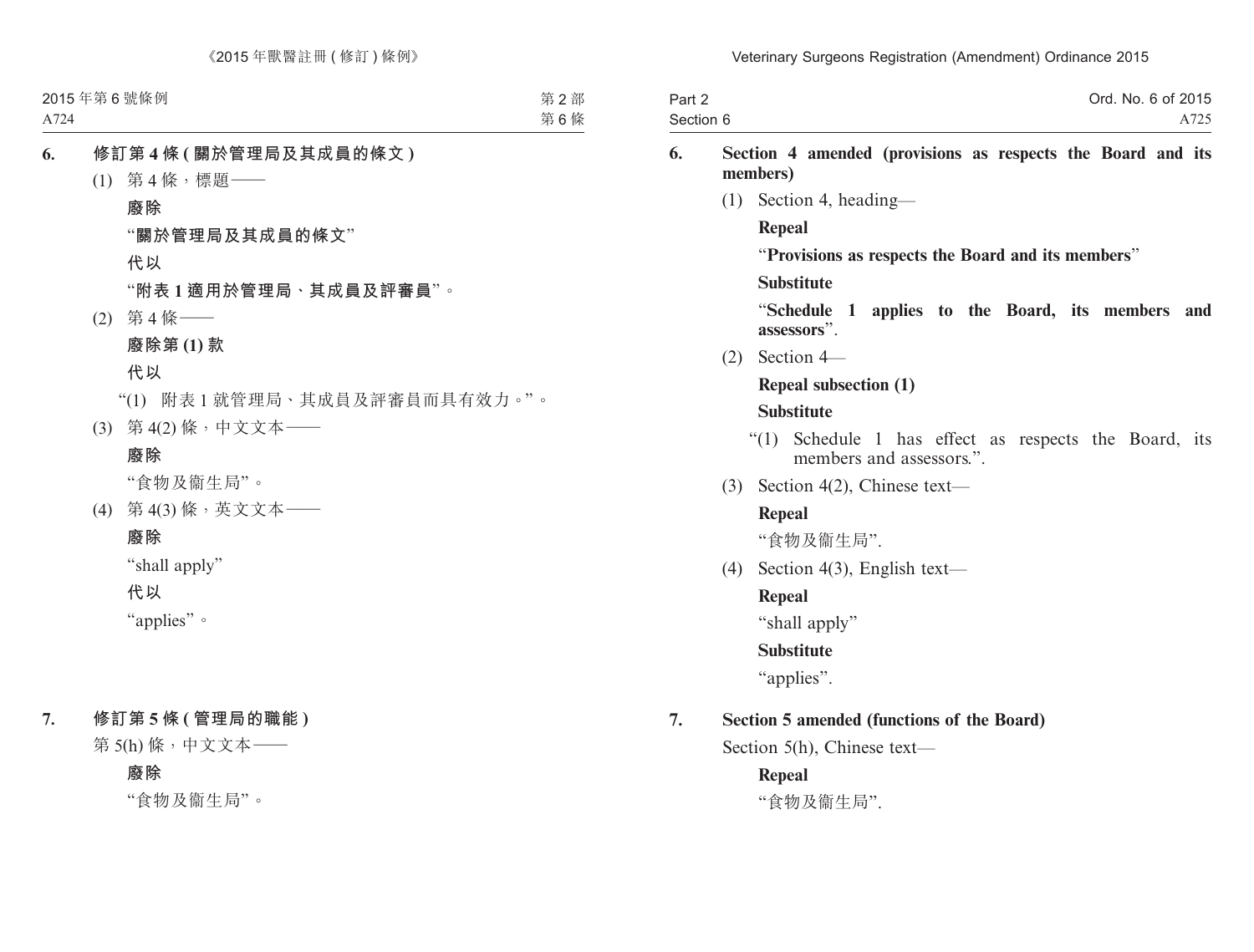| Part 2    | Ord. No. 6 of 2015 |
|-----------|--------------------|
| Section 8 | A727               |

| 8.  |     | Section 7 amended (appointment of Secretary and Legal Adviser) |
|-----|-----|----------------------------------------------------------------|
|     |     | Section $7(1)$ , Chinese text-                                 |
|     |     | <b>Repeal</b>                                                  |
|     |     | "食物及衞生局".                                                      |
| 9.  |     | Section 9 amended (qualifications for registration)            |
|     | (1) | Section 9(3), English text-                                    |
|     |     | <b>Repeal</b>                                                  |
|     |     | "shall"                                                        |
|     |     | <b>Substitute</b>                                              |
|     |     | "must".                                                        |
|     |     | (2) Section $9(3)$ —                                           |
|     |     | <b>Repeal</b>                                                  |
|     |     | "section $18(1)$ "                                             |
|     |     | <b>Substitute</b>                                              |
|     |     | "section $18(1A)$ ".                                           |
| 10. |     | Section 17 amended (disciplinary offences)                     |
|     |     | Section 17-                                                    |
|     |     | Repeal subsections (3) and (4).                                |
| 11. |     | Sections 17A to 17E added                                      |
|     |     | After section 17-                                              |
|     |     | Add                                                            |
|     |     | "17A. Establishment and membership of panel of assessors       |
|     |     |                                                                |

(1) The Board is to establish a panel of assessors from whom members of a preliminary investigation committee or inquiry committee may be appointed.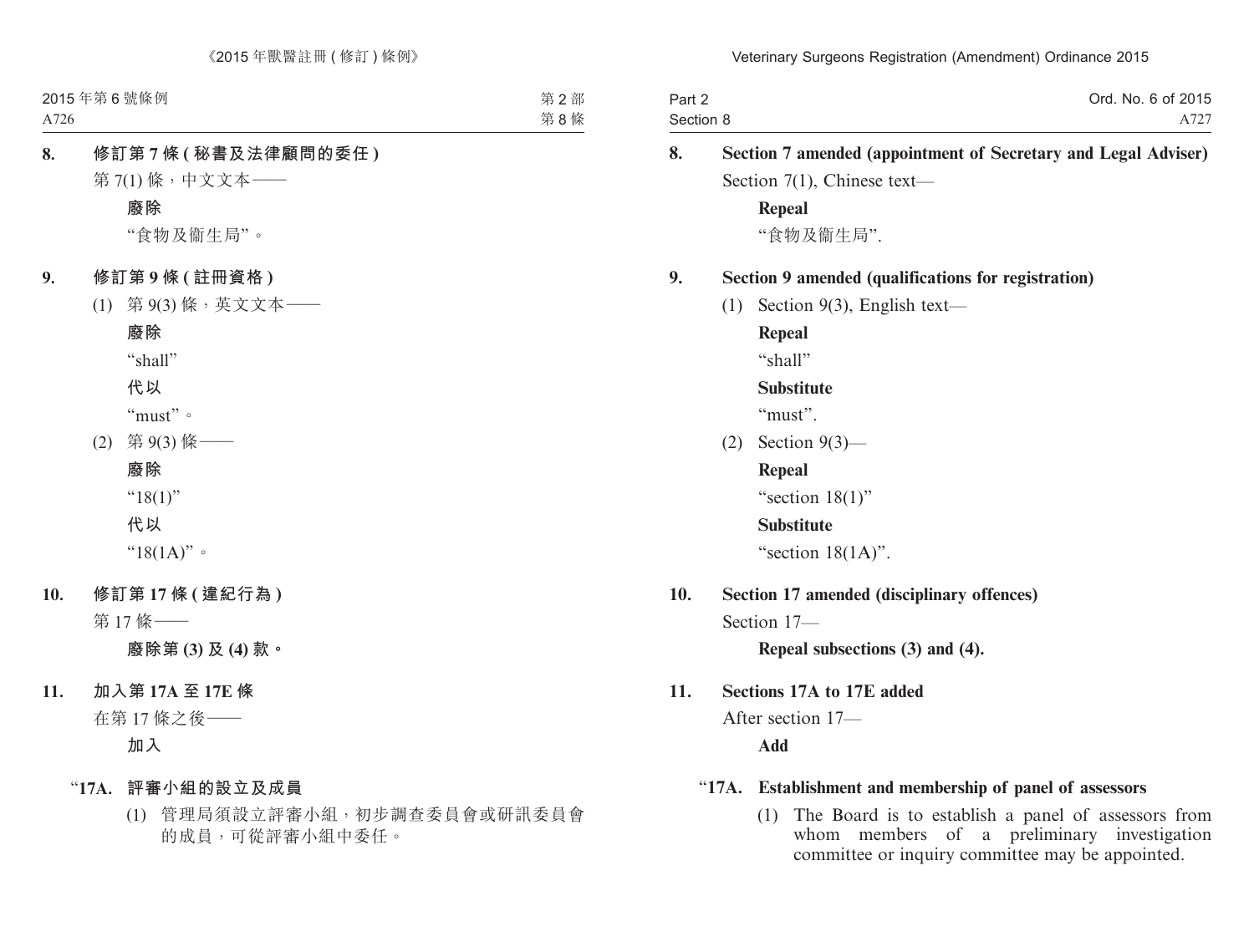| Part 2     | Ord. No. 6 of 2015 |
|------------|--------------------|
| Section 11 | A729               |

|      | (2) | The panel is to consist of the following persons to be<br>appointed by the Board to the panel on the nomination of<br>the Director of Agriculture, Fisheries and Conservation—                                                                  |  |  |
|------|-----|-------------------------------------------------------------------------------------------------------------------------------------------------------------------------------------------------------------------------------------------------|--|--|
|      |     | (a) not more than 12 registered veterinary surgeons;                                                                                                                                                                                            |  |  |
|      |     | (b) not more than 6 other persons.                                                                                                                                                                                                              |  |  |
|      | (3) | If one or more than one person is appointed under<br>subsection $(2)(b)$ —                                                                                                                                                                      |  |  |
|      |     | (a) the person or at least one of the persons must be<br>a medical and health professional; and                                                                                                                                                 |  |  |
|      |     | the other person or each of the other persons (if<br>(b)<br>any) must either be a lay person who, in the<br>opinion of the Board, represents the interests of<br>persons utilizing veterinary services or a medical<br>and health professional. |  |  |
|      | (4) | A member of the Board is not eligible to be appointed<br>to the panel.                                                                                                                                                                          |  |  |
|      | (5) | As soon as practicable after the appointment of an<br>assessor, the Secretary is to arrange to be notified in<br>the Gazette-                                                                                                                   |  |  |
|      |     | (a) the appointment;                                                                                                                                                                                                                            |  |  |
|      |     | (b) the term of office of the assessor; and                                                                                                                                                                                                     |  |  |
|      |     | (c) the commencement date of the term.                                                                                                                                                                                                          |  |  |
| 17B. |     | Term of office of assessors                                                                                                                                                                                                                     |  |  |
|      | (1) | A person may be appointed to the panel of assessors<br>for a term not exceeding 3 years.                                                                                                                                                        |  |  |
|      | (2) | If the office of an assessor becomes vacant under section                                                                                                                                                                                       |  |  |

2E(3) of Schedule 1 before the term of office expires, the Board may appoint, on the nomination of the Director of Agriculture, Fisheries and Conservation, a person who is of the same category under section  $17A(2)$  or (3) as that assessor to hold that office for the unexpired term.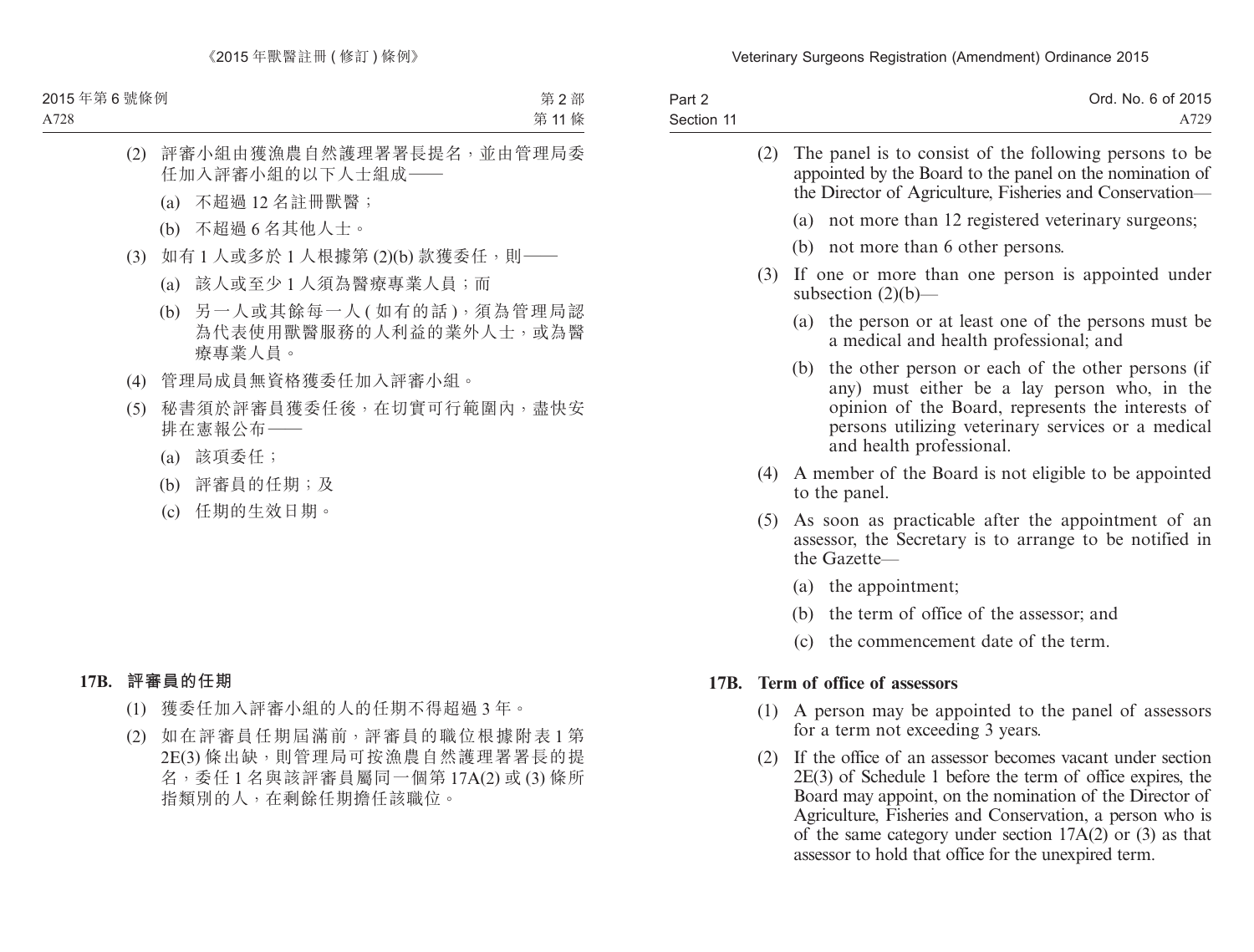| Part 2     | Ord. No. 6 of 2015 |
|------------|--------------------|
| Section 11 | A731               |

### **17C. Establishment of preliminary investigation committee**

- (1) The Board may establish a preliminary investigation committee to consider whether a complaint alleging a disciplinary offence should be referred to an inquiry committee.
- (2) A preliminary investigation committee is to consist of the following persons appointed by the Board—
	- (a) 3 members of the Board, of whom—
		- (i) 2 members must be registered veterinary surgeons; and
		- (ii) 1 member must either be a lay person who, in the opinion of the Board, represents the interests of persons utilizing veterinary services or a medical and health professional; or
	- (b) 2 members of the Board and 1 assessor, of whom—
		- (i) 2 persons must be registered veterinary surgeons; and
		- (ii) 1 person must either be a lay person who, in the opinion of the Board, represents the interests of persons utilizing veterinary services or a medical and health professional.

#### **17D. Referral of complaints by preliminary investigation committees**

- (1) On receipt of a complaint alleging a disciplinary offence, the Secretary must submit the complaint to a preliminary investigation committee.
- (2) The committee may request one or more of the following persons to provide information to facilitate the committee's consideration of the complaint—
	- (a) the complainant;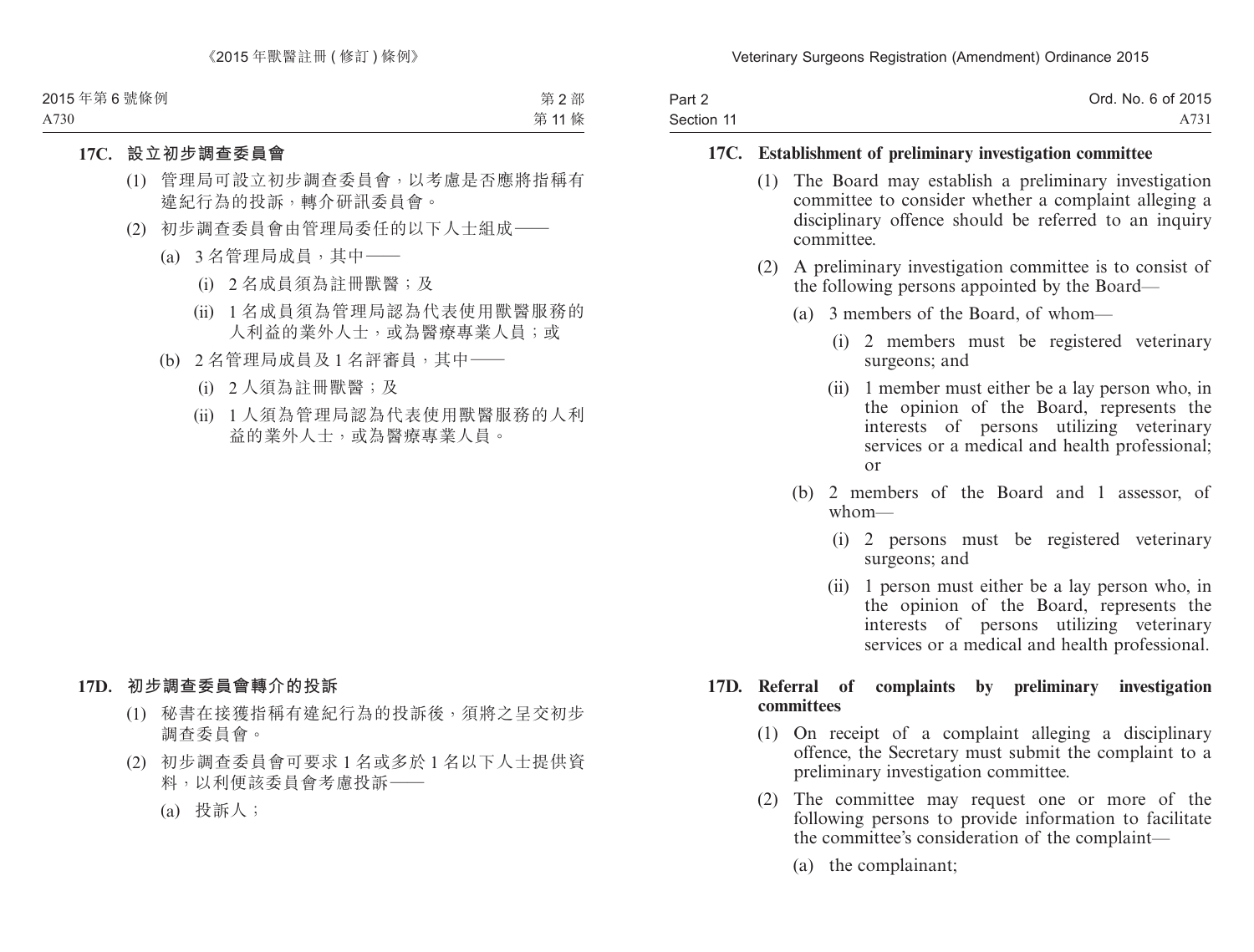| Part 2     | Ord. No. 6 of 2015 |
|------------|--------------------|
| Section 11 | A733               |

|     | (b) the registered veterinary surgeon<br>being<br>complained of ( <i>subject person</i> );                                                   |
|-----|----------------------------------------------------------------------------------------------------------------------------------------------|
|     | any other person whom the committee considers<br>(c)<br>appropriate.                                                                         |
| (3) | The committee may decide whether or not to refer the<br>complaint to an inquiry committee.                                                   |
| (4) | However, a decision under subsection (3) must be<br>unanimous.                                                                               |
| (5) | If the committee fails to make a unanimous decision<br>under subsection $(3)$ , it must refer the complaint to the<br>Board.                 |
| (6) | If the committee refers the complaint to an inquiry<br>committee, the Secretary must, as soon as practicable,<br>send to the subject person— |
|     | (a) a notice of the referral; and                                                                                                            |
|     | (b) a statement of the substance of the complaint.                                                                                           |
| (7) | The notice and statement must be sent by prepaid<br>registered post to the last known address of the subject<br>person.                      |
| (8) | If the committee decides not to refer the complaint to                                                                                       |

an inquiry committee, the Secretary must, as soon as practicable, notify the complainant of the decision by prepaid registered post.

#### **17E. Complaints referred to the Board under section 17D(5)**

- (1) If a complaint is referred to the Board under section 17D(5), it may decide whether or not to refer the complaint to an inquiry committee.
- (2) If the Board refers the complaint to an inquiry committee, the Secretary must, as soon as practicable, send to the registered veterinary surgeon being complained of (*subject person*)—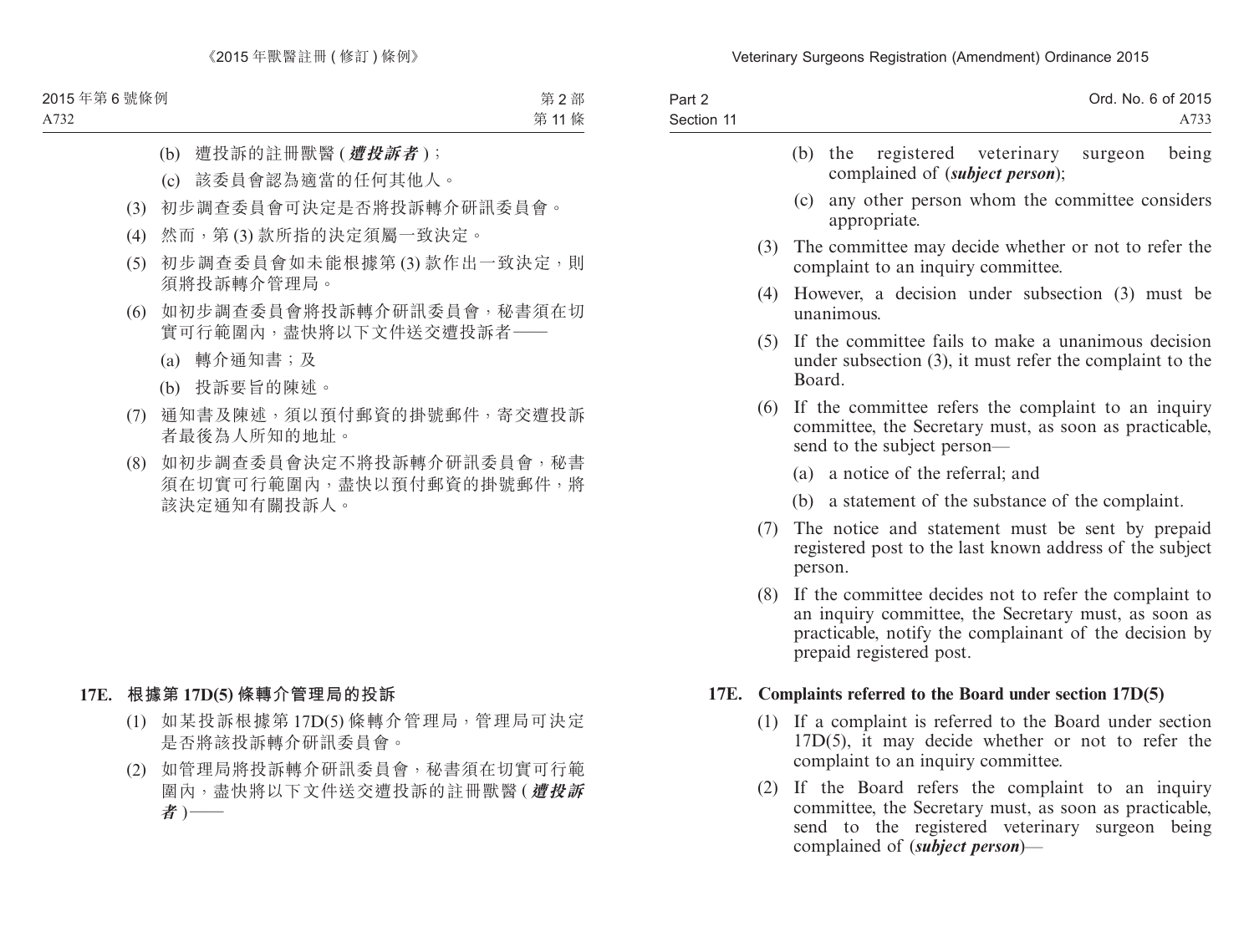| Part 2     | Ord. No. 6 of 2015 |
|------------|--------------------|
| Section 12 | A735               |

- (a) a notice of the referral; and
- (b) a statement of the substance of the complaint.
- (3) The notice and statement must be sent by prepaid registered post to the last known address of the subject person.
- (4) If the Board decides not to refer the complaint to an inquiry committee, the Secretary must, as soon as practicable, notify the complainant of the decision by prepaid registered post.".

#### **12. Section 18 amended (inquiry committee and rules of conduct)**

(1) Section 18—

### **Repeal subsection (1).**

(2) Section 18—

### **Add**

- "(1A) The Board may establish an inquiry committee to consider a complaint referred to the committee under section 17D(3) or 17E(1).
	- (1B) The committee is to determine whether a registered veterinary surgeon who is the subject of the complaint has committed a disciplinary offence.
	- (1C) The committee is to consist of the following persons appointed by the Board—
		- (a) 3 members of the Board, of whom—
			- (i) 2 members must be registered veterinary surgeons; and
			- (ii) 1 member must either be a lay person who, in the opinion of the Board, represents the interests of persons utilizing veterinary services or a medical and health professional; or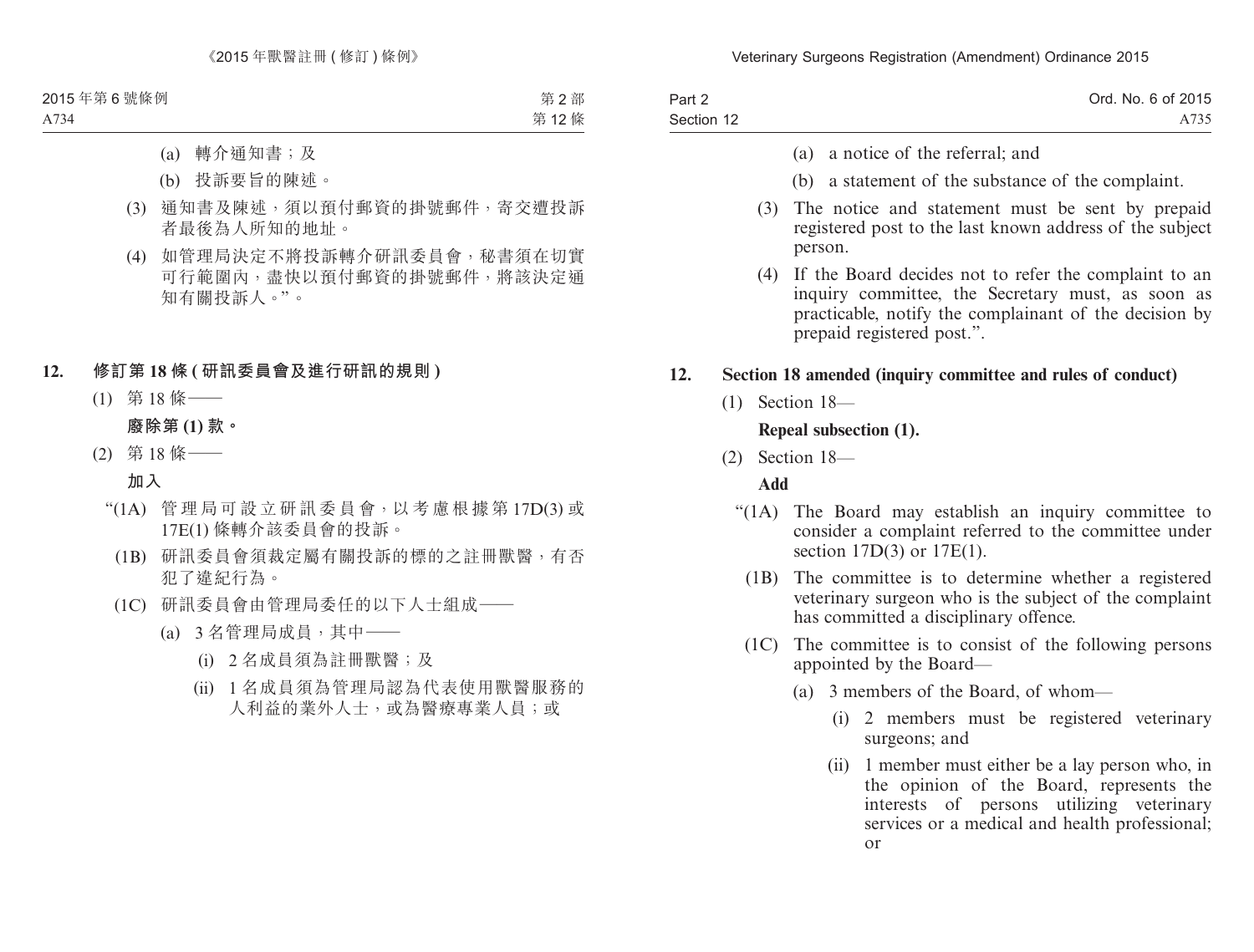| Part 2<br>Section 12 | Ord. No. 6 of 2015<br>A737                                                                                                                                                                                                |  |  |
|----------------------|---------------------------------------------------------------------------------------------------------------------------------------------------------------------------------------------------------------------------|--|--|
|                      | 2 members of the Board and 1 assessor, of<br>(b)<br>$whom$ —                                                                                                                                                              |  |  |
|                      | (i)<br>2 persons must be registered veterinary<br>surgeons; and                                                                                                                                                           |  |  |
|                      | 1 person must either be a lay person who, in<br>(ii)<br>the opinion of the Board, represents the<br>of<br>persons utilizing veterinary<br>interests<br>medical<br>services<br>and<br>health<br>or<br>a<br>professional.". |  |  |
|                      | $(3)$ Section 18-                                                                                                                                                                                                         |  |  |
|                      | Repeal subsection (2).                                                                                                                                                                                                    |  |  |
| (4)                  | Section 18(4), English text—                                                                                                                                                                                              |  |  |
|                      | <b>Repeal</b>                                                                                                                                                                                                             |  |  |
|                      | "shall"                                                                                                                                                                                                                   |  |  |
|                      | <b>Substitute</b>                                                                                                                                                                                                         |  |  |
|                      | "must".                                                                                                                                                                                                                   |  |  |
|                      | $(5)$ Section 18(5), English text—                                                                                                                                                                                        |  |  |
|                      | <b>Repeal</b>                                                                                                                                                                                                             |  |  |
|                      | "shall"                                                                                                                                                                                                                   |  |  |
|                      | <b>Substitute</b>                                                                                                                                                                                                         |  |  |
|                      | "must".                                                                                                                                                                                                                   |  |  |
| (6)                  | Section $18(5)$ —                                                                                                                                                                                                         |  |  |
|                      | <b>Repeal</b>                                                                                                                                                                                                             |  |  |
|                      | "subsection (2)"                                                                                                                                                                                                          |  |  |
|                      | <b>Substitute</b>                                                                                                                                                                                                         |  |  |
|                      | "section $17D(6)$ or $17E(2)$ ".                                                                                                                                                                                          |  |  |
| (7)                  | Section 18(6), English text—                                                                                                                                                                                              |  |  |
|                      |                                                                                                                                                                                                                           |  |  |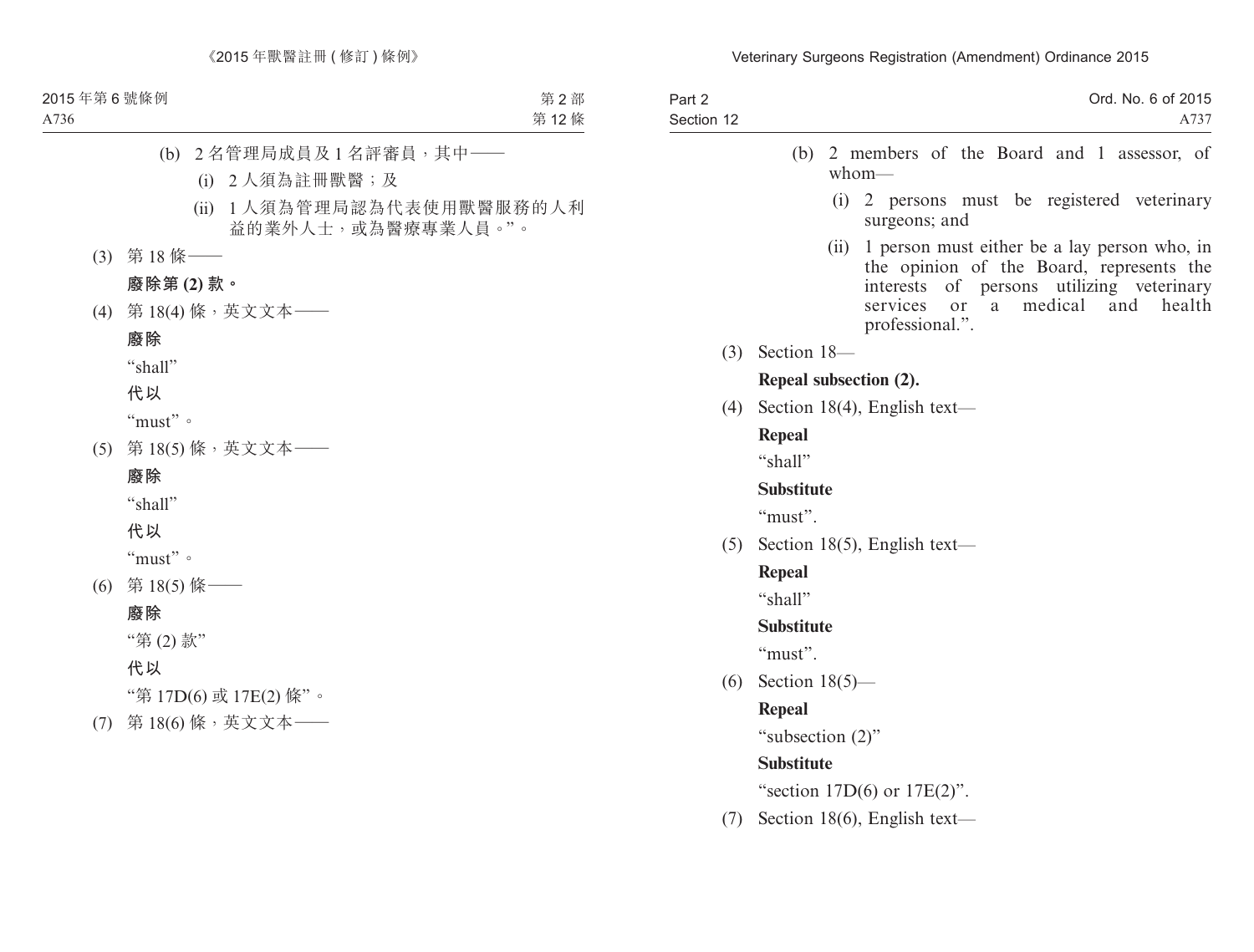| Part 2     | Ord. No. 6 of 2015 |
|------------|--------------------|
| Section 13 | A739               |

### **Repeal**

"shall be entitled"

### **Substitute**

"is entitled".

(8) Section 18(6), English text—

# **Repeal**

"shall be provided"

## **Substitute**

"must be provided".

(9) Section 18(8)(a), English text—

## **Repeal**

"shall not be required to inquire whether he"

## **Substitute**

"must not be required to inquire whether the registered veterinary surgeon".

(10) Section 18(10), English text—

# **Repeal**

"shall" (wherever appearing)

### **Substitute**

"must".

# **13. Section 28 amended (regulations)**

(1) Section 28(1), Chinese text—

# **Repeal**

"食物及衞生局".

(2) After section 28(1)— **Add**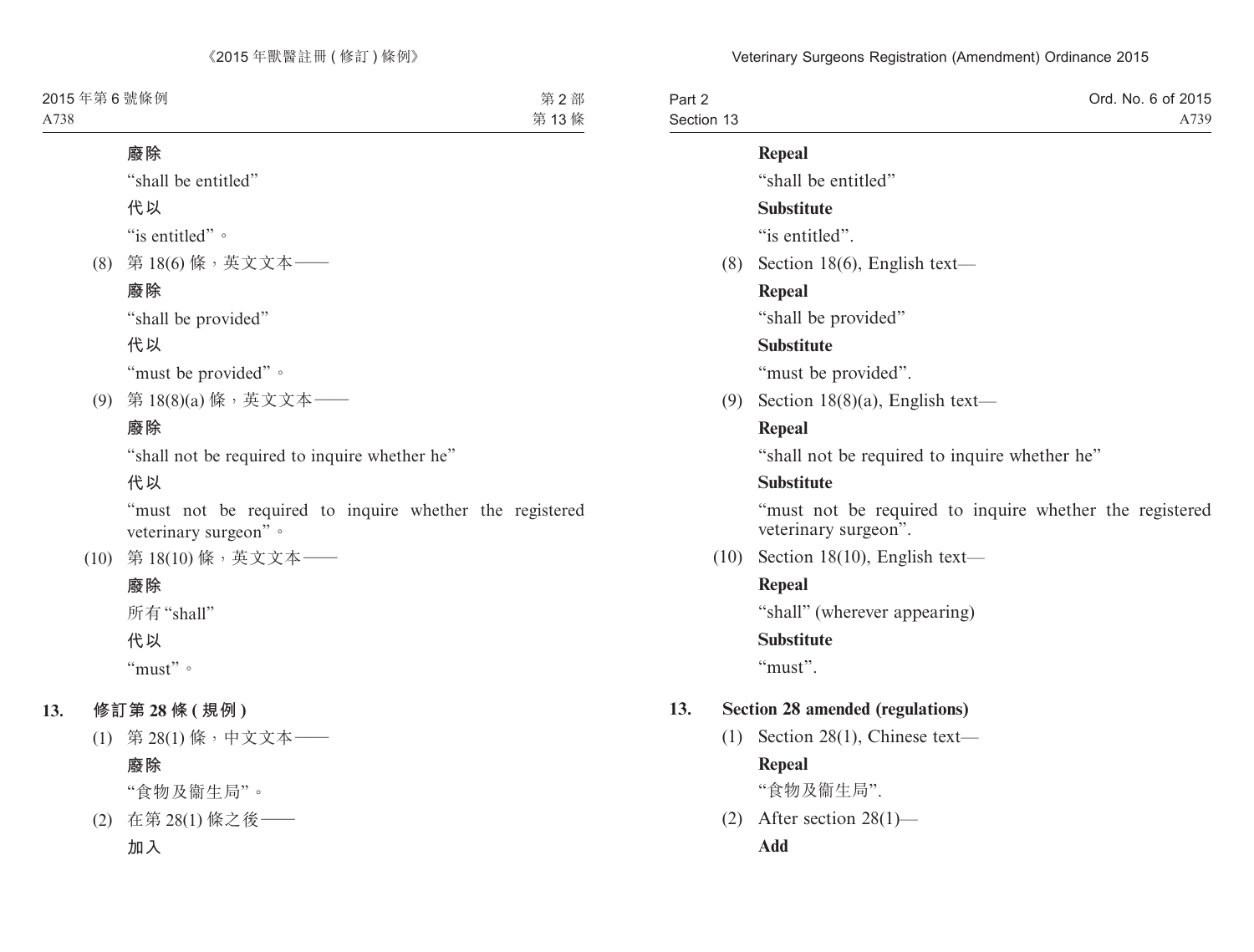| Part 2<br>Section 14 |                                    |                                                                                                                                                                              | Ord. No. 6 of 2015<br>A741                                                                                    |
|----------------------|------------------------------------|------------------------------------------------------------------------------------------------------------------------------------------------------------------------------|---------------------------------------------------------------------------------------------------------------|
|                      | " $(1A)$                           | Without limiting subsection (1), the Secretary for Food<br>and Health may by regulation provide for matters<br>concerning an election of members to the Board,<br>including- |                                                                                                               |
|                      |                                    | (a)                                                                                                                                                                          | the date, time and place and the procedure, of the<br>election:                                               |
|                      |                                    | (b)                                                                                                                                                                          | matters concerning the qualification<br><sub>or</sub><br>disqualification of the electors of the election;    |
|                      |                                    | (c)                                                                                                                                                                          | matters concerning the qualification,<br>disqualification or nomination of the candidates<br>of the election; |
|                      |                                    | (d)                                                                                                                                                                          | the appointment of persons to assist in the<br>holding of the election;                                       |
|                      |                                    | (e)                                                                                                                                                                          | the particulars of the voting or vote counting<br>system of the election;                                     |
|                      |                                    | (f)                                                                                                                                                                          | the determination, notification or questioning of<br>election results; and                                    |
|                      |                                    |                                                                                                                                                                              | (g) other matters concerning the election.".                                                                  |
| 14.                  |                                    |                                                                                                                                                                              | Section 29 amended (exemptions)                                                                               |
|                      | Section 29(2), Chinese text—       |                                                                                                                                                                              |                                                                                                               |
|                      | Repeal                             |                                                                                                                                                                              |                                                                                                               |
|                      |                                    |                                                                                                                                                                              | "食物及衞生局".                                                                                                     |
| 15.                  | Section 30 repealed (transitional) |                                                                                                                                                                              |                                                                                                               |
|                      | Section 30-                        |                                                                                                                                                                              |                                                                                                               |
|                      |                                    |                                                                                                                                                                              | Repeal the section.                                                                                           |
| $\sim$               |                                    |                                                                                                                                                                              | $C1114$ $T2$                                                                                                  |

- **16. Schedule 1 amended (provisions as respects the Board and its members)**
	- (1) Schedule 1, heading—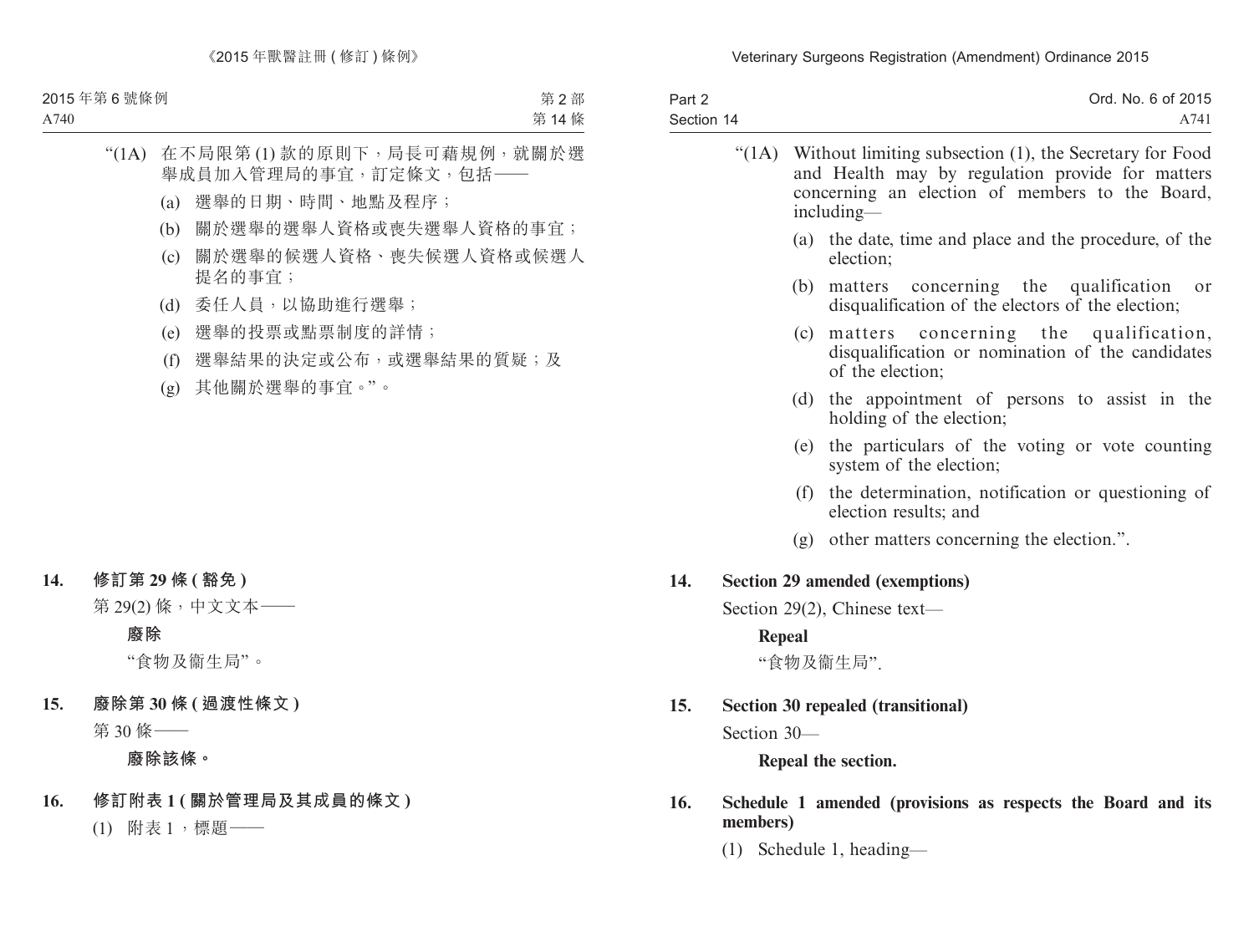| Part 2     | Ord. No. 6 of 2015 |
|------------|--------------------|
| Section 16 | A743               |

#### **Repeal**

"**and its Members**"

### **Substitute**

- "**, its Members and Assessors**".
- (2) Schedule 1—

**Repeal**

"[ss. 4 & 28]"

### **Substitute**

"[ss. 3C, 3D, 3E, 4, 17B & 28]".

(3) Schedule 1—

## **Repeal sections 1 and 2.**

(4) Schedule 1, before section 3— **Add**

# "**2A. Resignation**

- (1) A person holding the office of the Chairperson or an appointed member may, by notice in writing to the Secretary for Food and Health, resign from the office.
- (2) A person holding the office of an elected member or an assessor may, by notice in writing to the Chairperson, resign from the office.
- (3) A resignation under this section takes effect on the date specified in the notice given to the Secretary for Food and Health or the Chairperson or, if a date is not so specified, on the date on which the Secretary for Food and Health or the Chairperson receives the notice.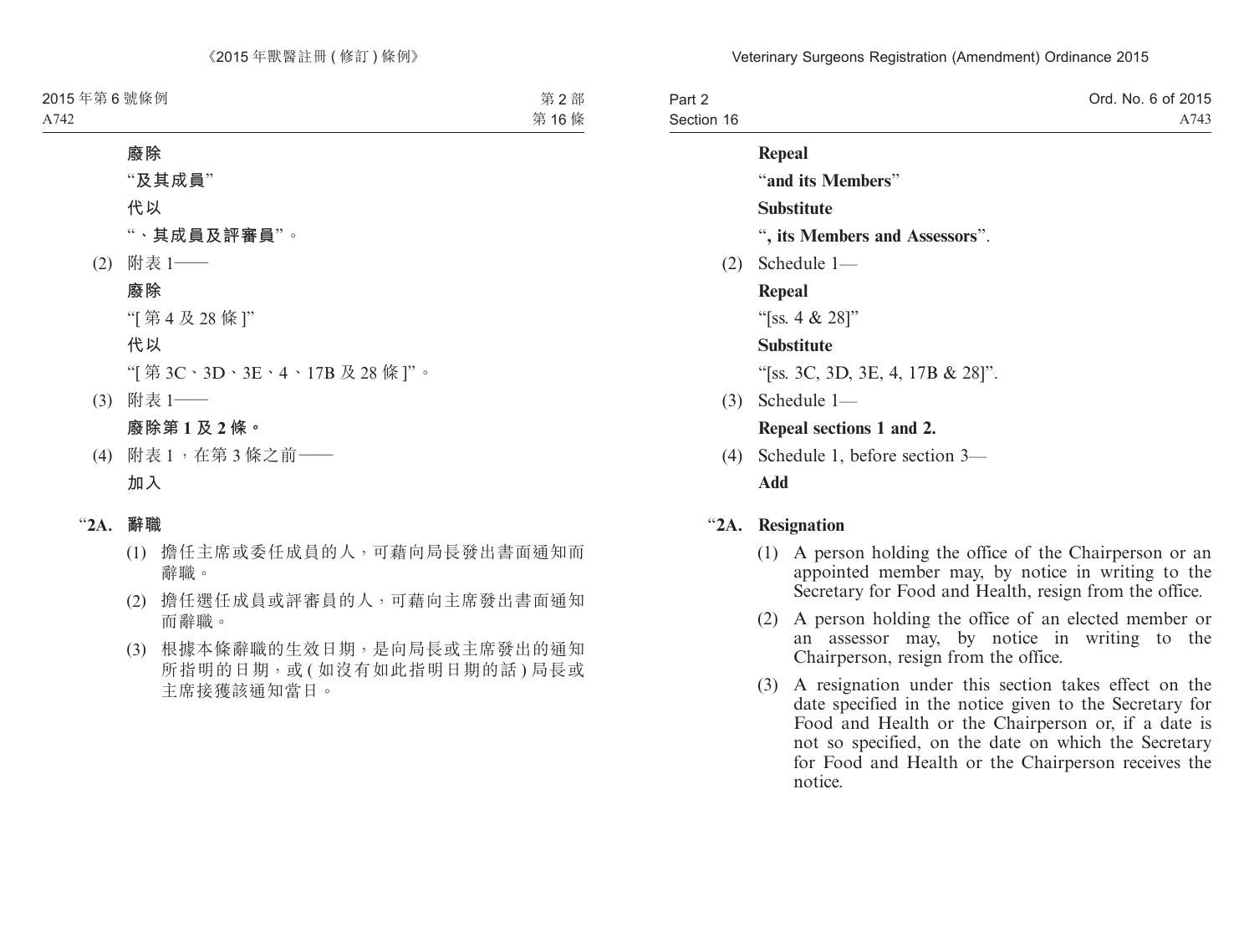| Part 2     | Ord. No. 6 of 2015 |
|------------|--------------------|
| Section 16 | A745               |

#### **2B. Office of Chairperson declared to be vacant by Secretary for Food and Health**

- (1) The Secretary for Food and Health must declare, by notice published in the Gazette, that the office of the Chairperson becomes vacant if—
	- (a) the Chairperson dies;
	- (b) the Chairperson resigns under section 2A(1) of this Schedule;
	- (c) (if the Chairperson is a registered veterinary surgeon) an order under section 19 is in force in respect of the Chairperson;
	- (d) the Chairperson—
		- (i) is an undischarged bankrupt; or
		- (ii) has entered into a voluntary arrangement within the meaning of the Bankruptcy Ordinance (Cap. 6) with his or her creditors which is still in force;
	- (e) the Chairperson is sentenced to imprisonment for a term exceeding 3 months; or
	- (f) the Secretary for Food and Health is satisfied that the Chairperson is unable or unfit to perform the duties and exercise the powers of a Chairperson because of physical or mental illness or any other reason.
- (2) For subsection  $(1)(e)$ , it does not matter—
	- (a) whether the Chairperson is sentenced in Hong Kong or in any other place;
	- (b) whether the sentence is suspended or not; and
	- (c) what name the imprisonment is called.
- (3) The office of the Chairperson becomes vacant on the date on which the notice is published in the Gazette under subsection (1).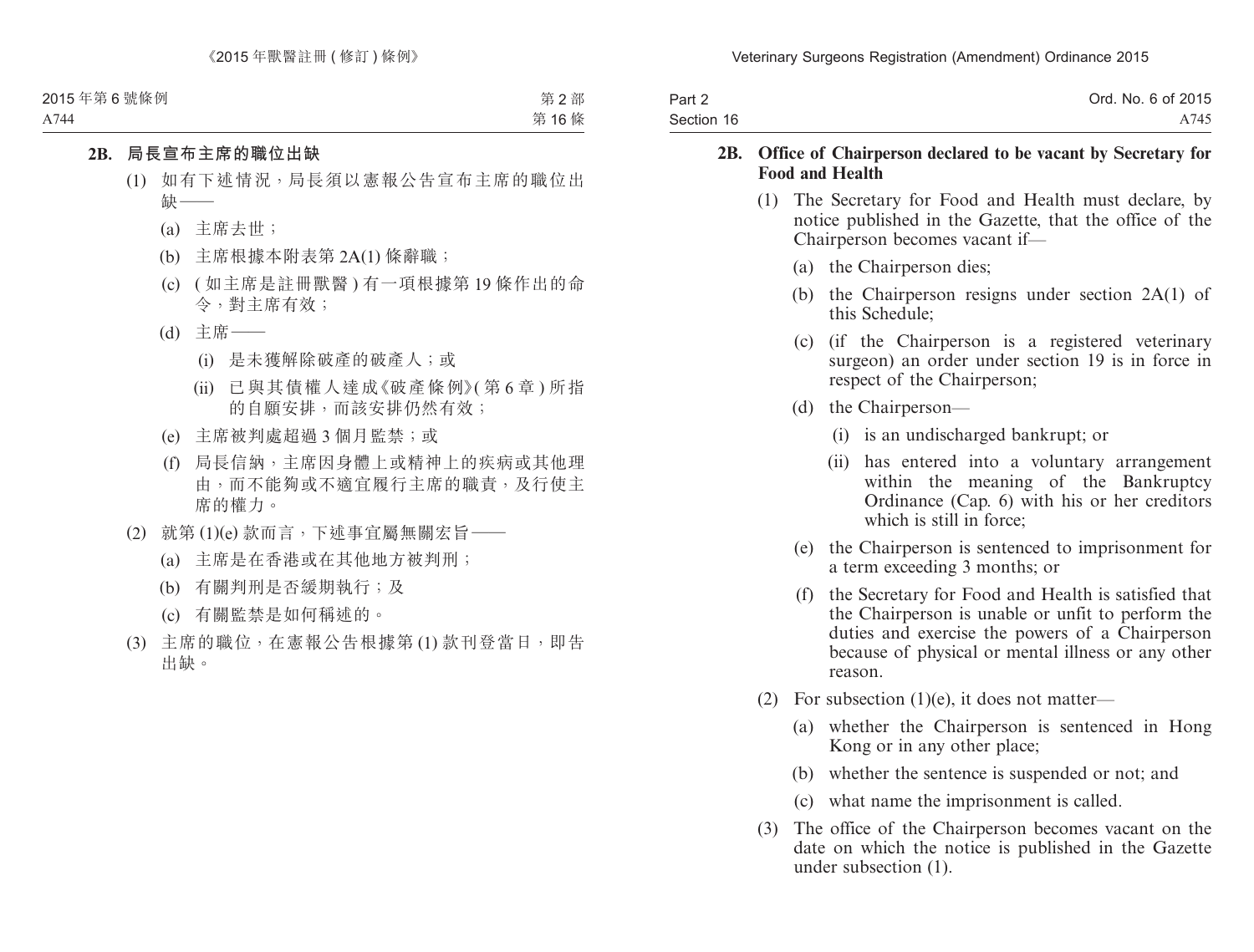| Part 2     | Ord. No. 6 of 2015 |
|------------|--------------------|
| Section 16 | A747               |

#### **2C. Office of appointed member declared to be vacant by Secretary for Food and Health**

- (1) The Secretary for Food and Health must declare, by notice published in the Gazette, that the office of an appointed member becomes vacant if—
	- (a) the appointed member dies;
	- (b) the appointed member resigns under section 2A(1) of this Schedule;
	- (c) (if the appointed member is a registered veterinary surgeon) an order under section 19 is in force in respect of the appointed member;
	- (d) (if the appointed member is appointed under section  $3A(1)(b)$  or  $3D(2)$  being a person of a category under section 3A(2)) the appointed member ceases to be of that category;
	- (e) the appointed member—
		- (i) is an undischarged bankrupt; or
		- (ii) has entered into a voluntary arrangement within the meaning of the Bankruptcy Ordinance (Cap. 6) with his or her creditors which is still in force:
	- (f) the appointed member is sentenced to imprisonment for a term exceeding 3 months; or
	- (g) the Secretary for Food and Health is satisfied that the appointed member is unable or unfit to perform the duties and exercise the powers of a member because of physical or mental illness or any other reason.
- (2) For subsection  $(1)(f)$ , it does not matter—
	- (a) whether the appointed member is sentenced in Hong Kong or in any other place;
	- (b) whether the sentence is suspended or not; and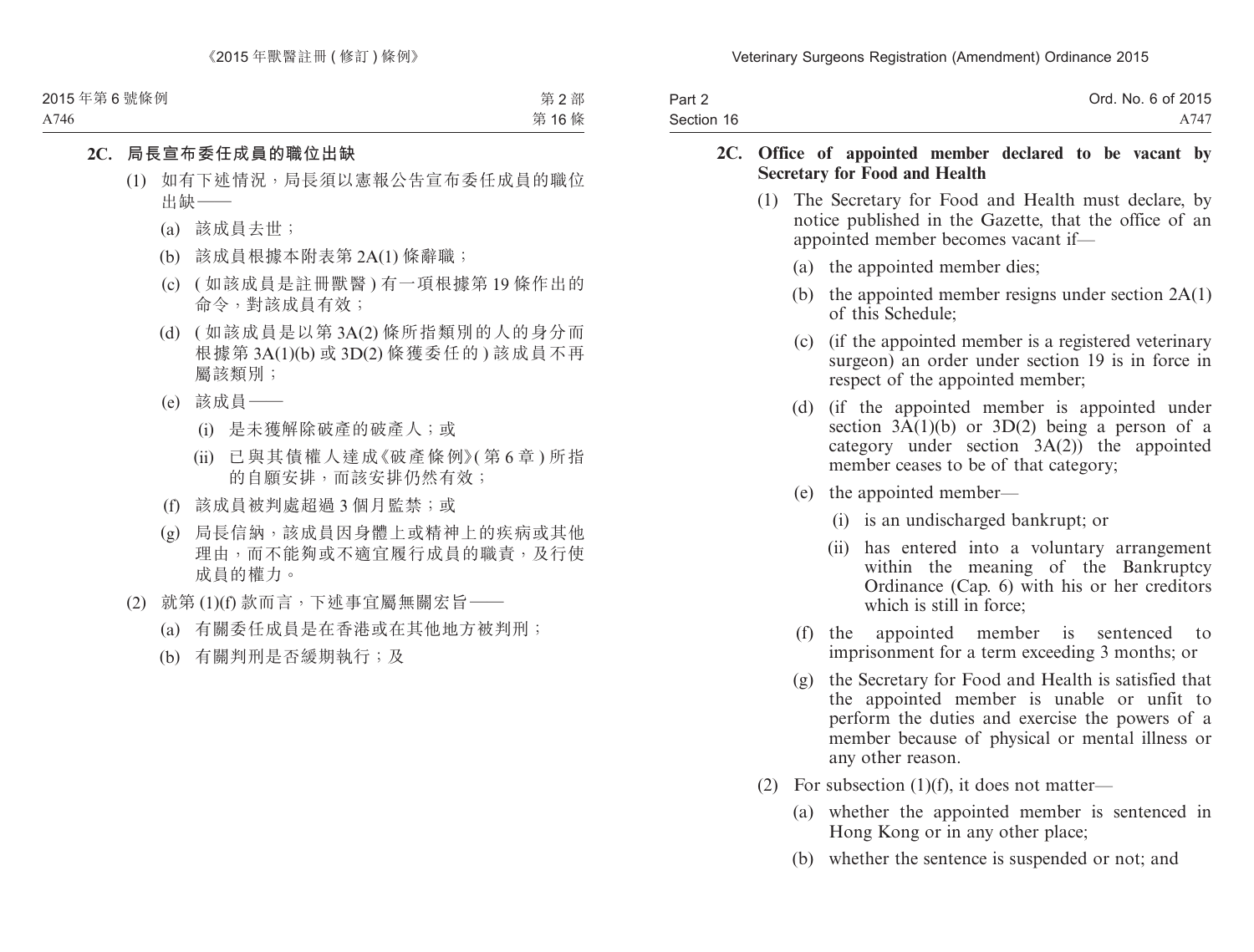| Part 2     | Ord. No. 6 of 2015 |
|------------|--------------------|
| Section 16 | A749               |

- (c) what name the imprisonment is called.
- (3) The office of an appointed member becomes vacant on the date on which the notice is published in the Gazette under subsection (1).

#### **2D. Office of elected member declared to be vacant by the Board**

- (1) The Board must declare, by notice published in the Gazette, that the office of an elected member becomes vacant if, after the elected member was declared under the Election Regulation as being elected in an election—
	- (a) the elected member dies;
	- (b) the elected member resigns under section 2A(2) of this Schedule;
	- (c) an order under section 19 is in force in respect of the elected member;
	- (d) the elected member ceases to be a registered veterinary surgeon;
	- (e) the elected member—
		- (i) is an undischarged bankrupt; or
		- (ii) has entered into a voluntary arrangement within the meaning of the Bankruptcy Ordinance (Cap. 6) with his or her creditors which is still in force;
	- (f) the elected member is sentenced to imprisonment for a term exceeding 3 months; or
	- (g) the Board is satisfied that the elected member is unable or unfit to perform the duties and exercise the powers of a member because of physical or mental illness.
- (2) For subsection  $(1)(f)$ , it does not matter—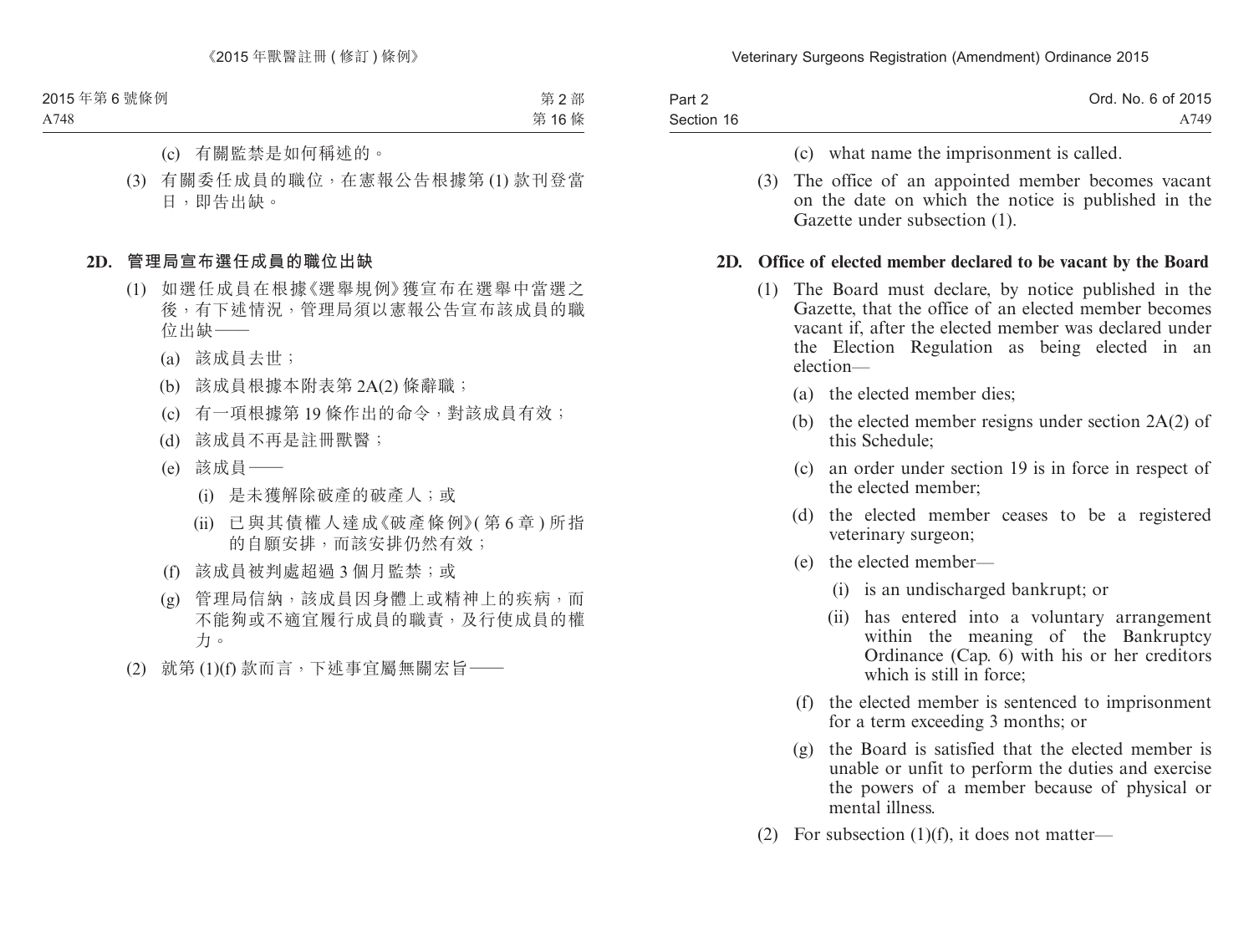| Part 2     | Ord. No. 6 of 2015 |
|------------|--------------------|
| Section 16 | A751               |

- (a) whether the elected member is sentenced in Hong Kong or in any other place;
- (b) whether the sentence is suspended or not; and
- (c) what name the imprisonment is called.
- (3) The office of an elected member becomes vacant on the date on which the notice is published in the Gazette under subsection (1).

#### **2E. Office of assessor declared to be vacant by the Board**

- (1) The Board must declare, by notice published in the Gazette, that the office of an assessor becomes vacant if—
	- (a) the assessor dies;
	- (b) the assessor resigns under section  $2A(2)$  of this Schedule;
	- (c) (if the assessor is a registered veterinary surgeon) an order under section 19 is in force in respect of the assessor;
	- (d) (if the assessor is appointed under section 17A(2) or 17B(2) being a registered veterinary surgeon or a person of a category under section 17A(3)) the assessor ceases to be a registered veterinary surgeon or a person of that category;
	- (e) the assessor—
		- (i) is an undischarged bankrupt; or
		- (ii) has entered into a voluntary arrangement within the meaning of the Bankruptcy Ordinance (Cap. 6) with his or her creditors which is still in force;
	- (f) the assessor is sentenced to imprisonment for a term exceeding 3 months; or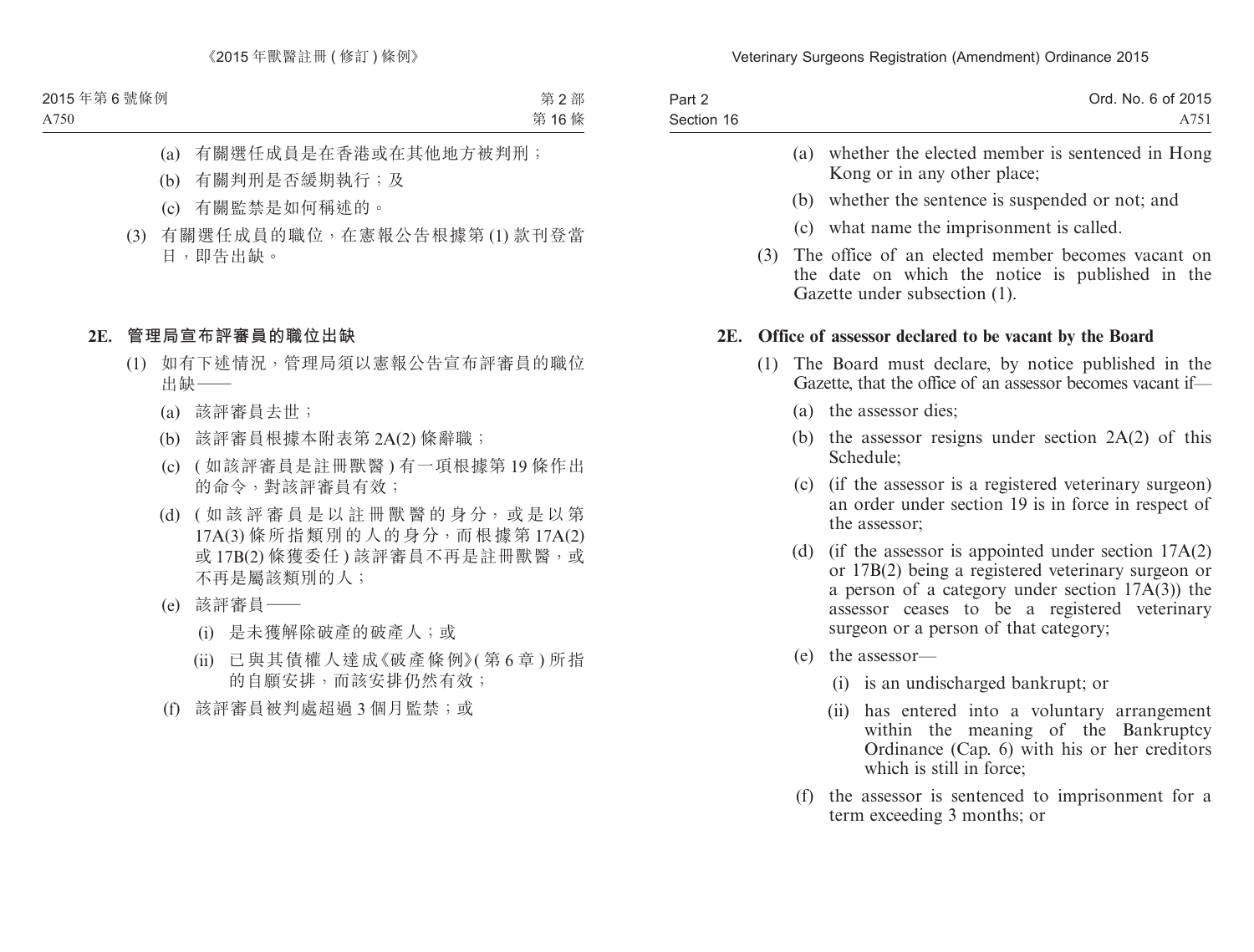| Part 2     | Ord. No. 6 of 2015 |
|------------|--------------------|
| Section 16 | A753               |

|     |                                         | (g) the Board is satisfied that the assessor is unable or<br>unfit to perform the duties and exercise the<br>powers of an assessor because of physical or<br>mental illness or any other reason. |  |
|-----|-----------------------------------------|--------------------------------------------------------------------------------------------------------------------------------------------------------------------------------------------------|--|
|     | (2)                                     | For subsection $(1)(f)$ , it does not matter—                                                                                                                                                    |  |
|     |                                         | whether the assessor is sentenced in Hong Kong<br>(a)<br>or in any other place;                                                                                                                  |  |
|     |                                         | (b) whether the sentence is suspended or not; and                                                                                                                                                |  |
|     |                                         | (c) what name the imprisonment is called.                                                                                                                                                        |  |
|     | (3)                                     | The office of an assessor becomes vacant on the date<br>on which the notice is published in the Gazette under<br>subsection $(1)$ .".                                                            |  |
|     | $(5)$ Schedule 1, section 3—            |                                                                                                                                                                                                  |  |
|     | Repeal everything before subsection (2) |                                                                                                                                                                                                  |  |
|     | <b>Substitute</b>                       |                                                                                                                                                                                                  |  |
|     |                                         | "3. Procedures of meetings                                                                                                                                                                       |  |
|     | (1)                                     | The Chairperson may appoint the time and place for<br>the Board to meet.".                                                                                                                       |  |
| (6) |                                         | Schedule 1, English text, section $3(2)$ —                                                                                                                                                       |  |
|     | Repeal                                  |                                                                                                                                                                                                  |  |
|     | "shall"                                 |                                                                                                                                                                                                  |  |
|     | <b>Substitute</b>                       |                                                                                                                                                                                                  |  |
|     |                                         | "must".                                                                                                                                                                                          |  |
| (7) |                                         | Schedule 1, English text, section $3(3)$ —                                                                                                                                                       |  |
|     | Repeal                                  |                                                                                                                                                                                                  |  |

"shall"

# **Substitute**

"is to".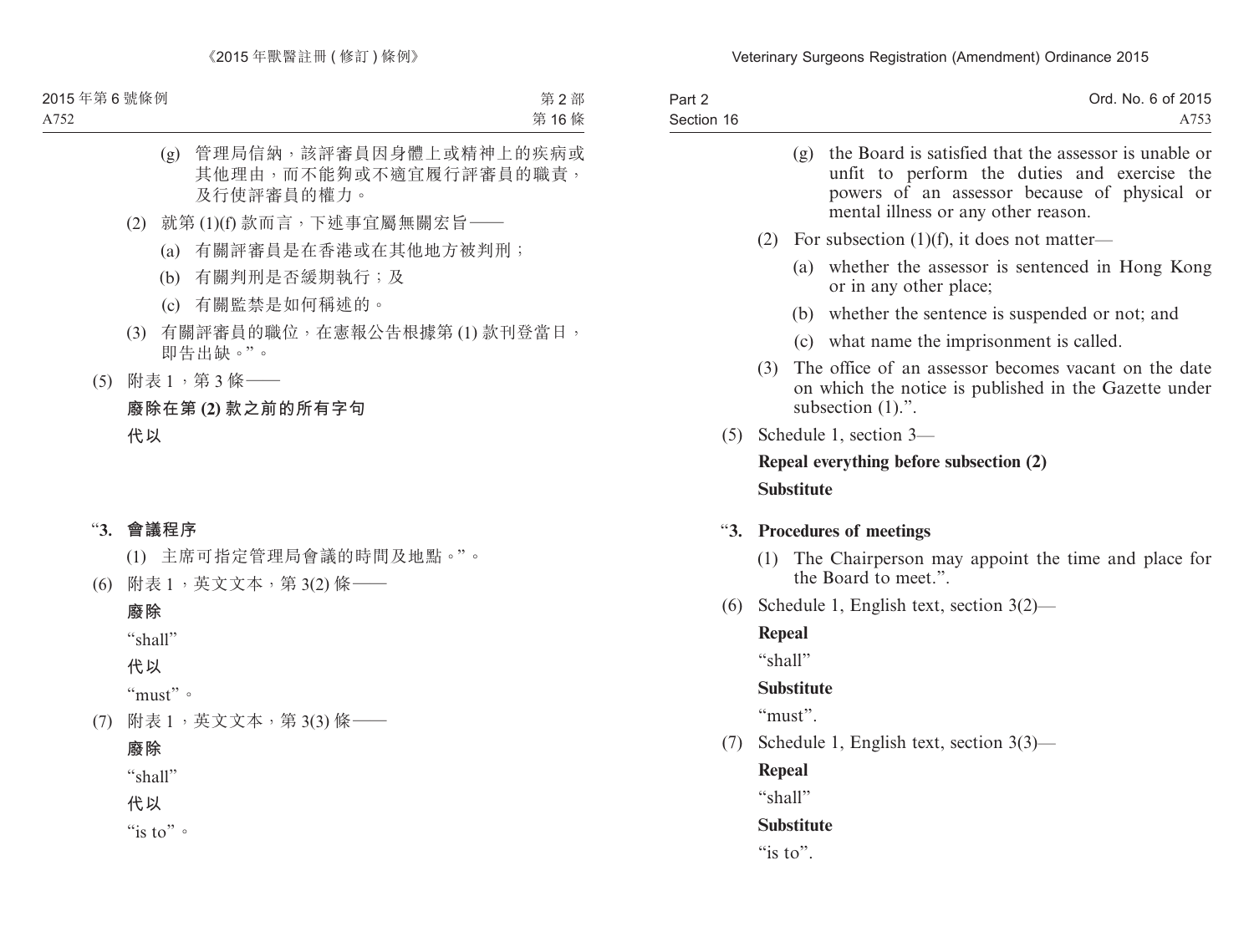| Part 2<br>Section 16 | Ord. No. 6 of 2015<br>A755                         |
|----------------------|----------------------------------------------------|
| (8)                  | Schedule 1, English text, section $3(4)$ —         |
|                      | <b>Repeal</b>                                      |
|                      | "shall"                                            |
|                      | <b>Substitute</b>                                  |
|                      | "must".                                            |
| (9)                  | Schedule 1, English text, section $3(6)$ —         |
|                      | Repeal                                             |
|                      | "shall"                                            |
|                      | <b>Substitute</b>                                  |
|                      | "must".                                            |
| (10)                 | Schedule 1, Chinese text, section $3(6)$ —         |
|                      | <b>Repeal</b>                                      |
|                      | "食物及衞生局".                                          |
| (11)                 | Schedule 1, section 4-                             |
|                      | <b>Repeal</b>                                      |
|                      | everything before "The Board"                      |
|                      | <b>Substitute</b>                                  |
| 4.                   | Transaction of business by circulation of papers". |
| (12)                 | Schedule 1, English text, section 4—               |
|                      | <b>Repeal</b>                                      |
|                      | "shall be"                                         |
|                      | <b>Substitute</b>                                  |
|                      | " $is$ ".                                          |
| (13)                 | Schedule 1, section 5-                             |
|                      | <b>Repeal</b>                                      |
|                      | everything before "A certificate"                  |
|                      |                                                    |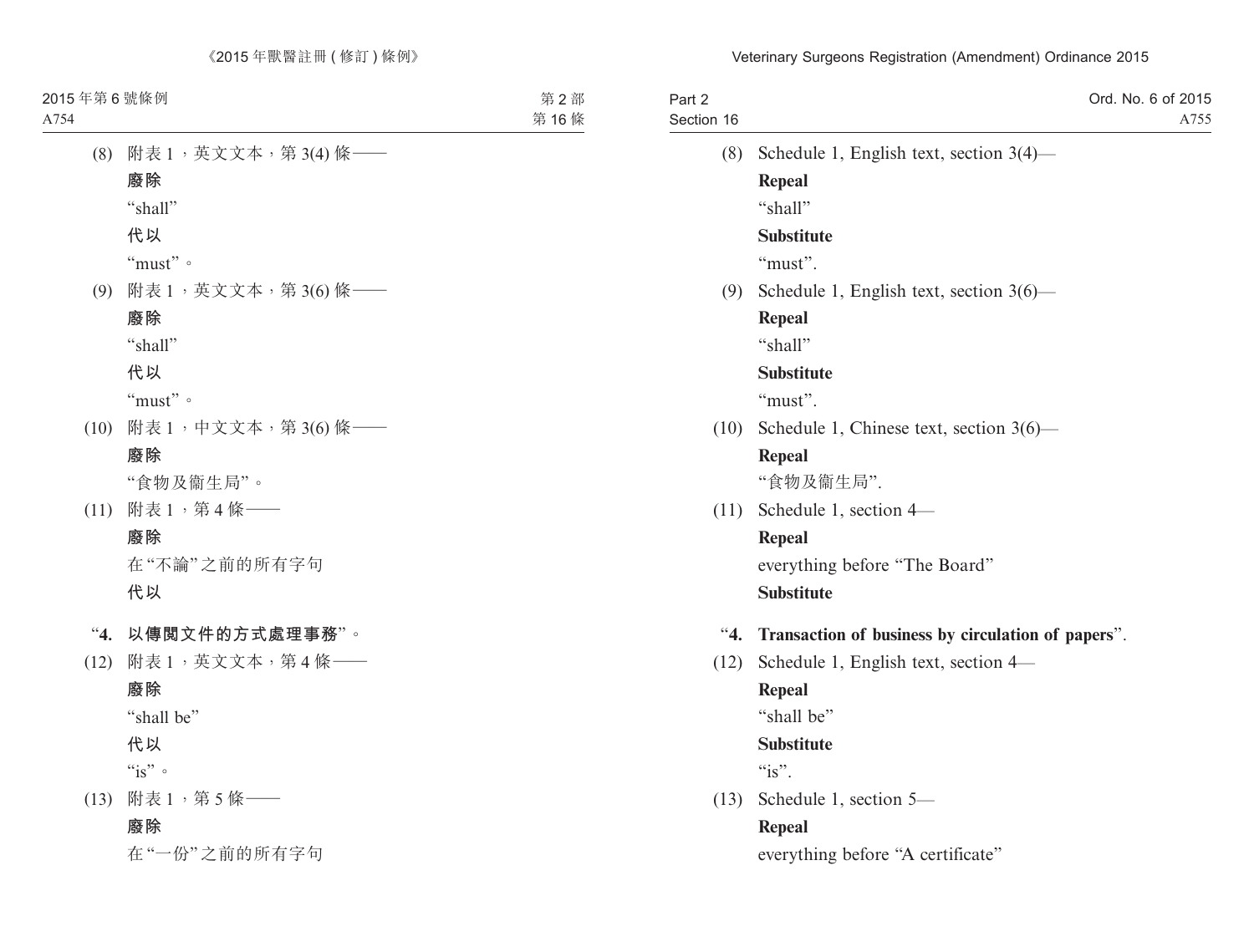| Part 2     | Ord. No. 6 of 2015                                        |
|------------|-----------------------------------------------------------|
| Section 16 | A757                                                      |
|            | <b>Substitute</b>                                         |
|            | "5. Certificates signed by Secretary".                    |
| (14)       | Schedule 1, English text, section 5—                      |
|            | <b>Repeal</b>                                             |
|            | "shall be"                                                |
|            | <b>Substitute</b>                                         |
|            | " $is$ ".                                                 |
|            | $(15)$ Schedule 1, section 6—                             |
|            | Repeal                                                    |
|            | everything before "Every"                                 |
|            | <b>Substitute</b>                                         |
| "6.        | Instruments made or issued by or on behalf of the Board". |
| (16)       | Schedule 1, English text, section 6—                      |

**Repeal** "shall" **Substitute** "must".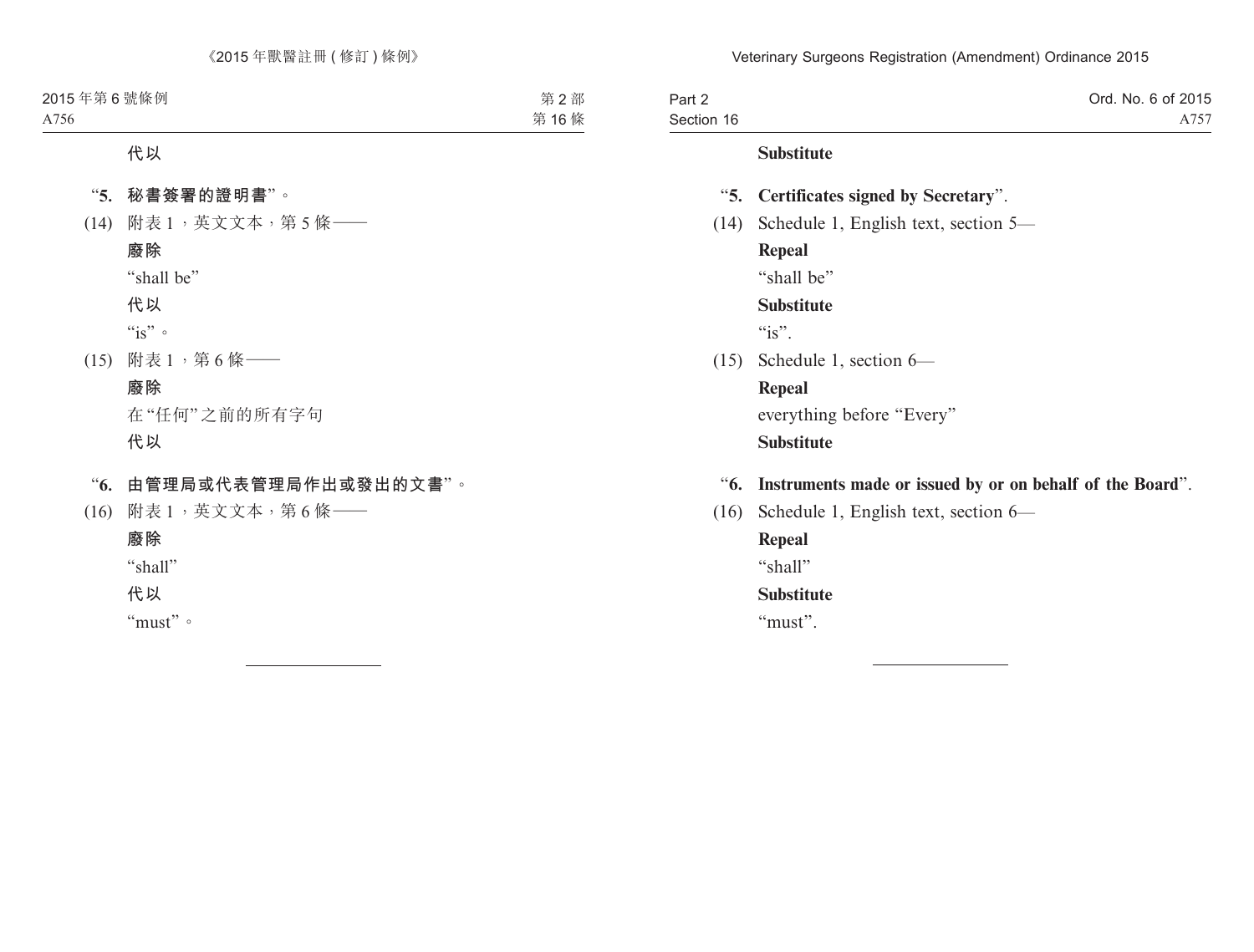Part 3 Section 17 Ord. No. 6 of 2015 A759

# **Part 3**

# **Savings and Transitional Provisions**

#### **17. Interpretation**

In this Part—

- *amended Ordinance* (《經修訂條例》) means the Veterinary Surgeons Registration Ordinance (Cap. 529) as amended by this Ordinance;
- *Board* (管理局) has the meaning given by section 3 of the preamended Ordinance;
- *commencement date* (生效日期) means the commencement date of this Part;
- *new inquiry committee* (新研訊委員會) means an inquiry committee established under section 18(1A) of the amended Ordinance;
- *old inquiry committee* (舊研訊委員會) means an inquiry committee established under section 18(1) of the preamended Ordinance;
- *pre-amended Ordinance* (《原有條例》) means the Veterinary Surgeons Registration Ordinance (Cap. 529) as in force immediately before the commencement date;
- *preliminary investigation committee* (初步調查委員會) means a preliminary investigation committee established under section 17C(1) of the amended Ordinance.

#### **18. Complaints not yet referred to the Board under section 17(3) of pre-amended Ordinance**

A complaint alleging a disciplinary offence is to be dealt with by a preliminary investigation committee under section 17D of the amended Ordinance as if it were a complaint submitted to the committee under section 17D(1) of that Ordinance if, before the commencement date—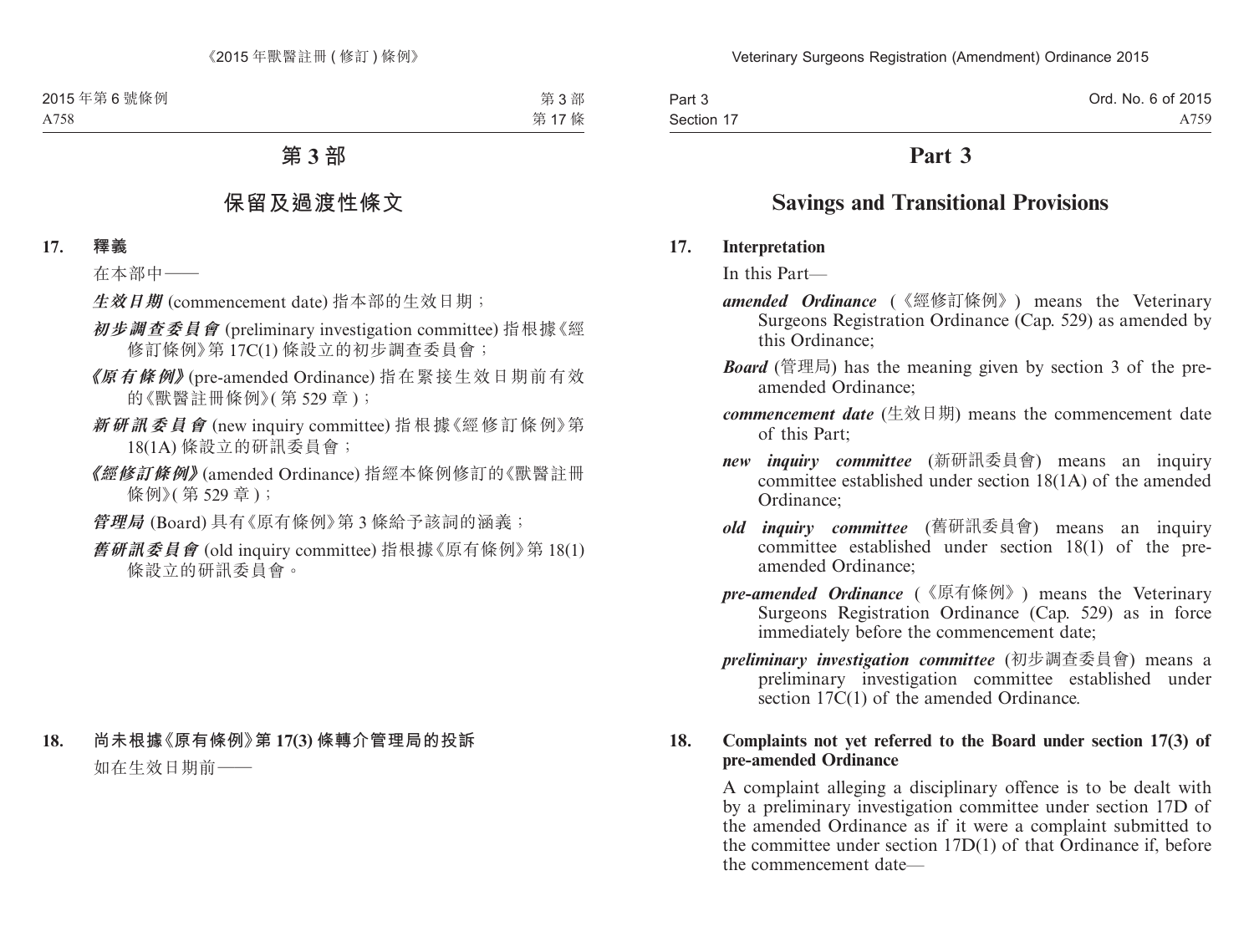| Part 3     | Ord. No. 6 of 2015 |
|------------|--------------------|
| Section 19 | A761               |

- (a) the complaint was submitted to 2 members of the Board under section 17(3) of the pre-amended Ordinance; and
- (b) those members had not yet made a determination for the complaint under that section.

#### **19. Complaints referred to the Board under section 17(3) of preamended Ordinance**

A complaint alleging a disciplinary offence is to be dealt with by a new inquiry committee as if it were a complaint referred to the committee under section 17D(3) of the amended Ordinance if, before the commencement date—

- (a) the complaint was referred to the Board under section 17(3) of the pre-amended Ordinance; and
- (b) the Board had not yet referred the complaint to an old inquiry committee.

### **20. Complaints referred to old inquiry committee under section 18(1) of pre-amended Ordinance**

A complaint alleging a disciplinary offence is to be dealt with by a new inquiry committee under section 18 of the amended Ordinance if, before the commencement date, the complaint—

- (a) was referred to an old inquiry committee under section 18(1) of the pre-amended Ordinance; and
- (b) remained pending on that date.

### **21. New inquiry committee to make disciplinary order for old inquiry committee's finding**

If, before the commencement date, an old inquiry committee—

(a) found that a registered veterinary surgeon had committed a disciplinary offence; and